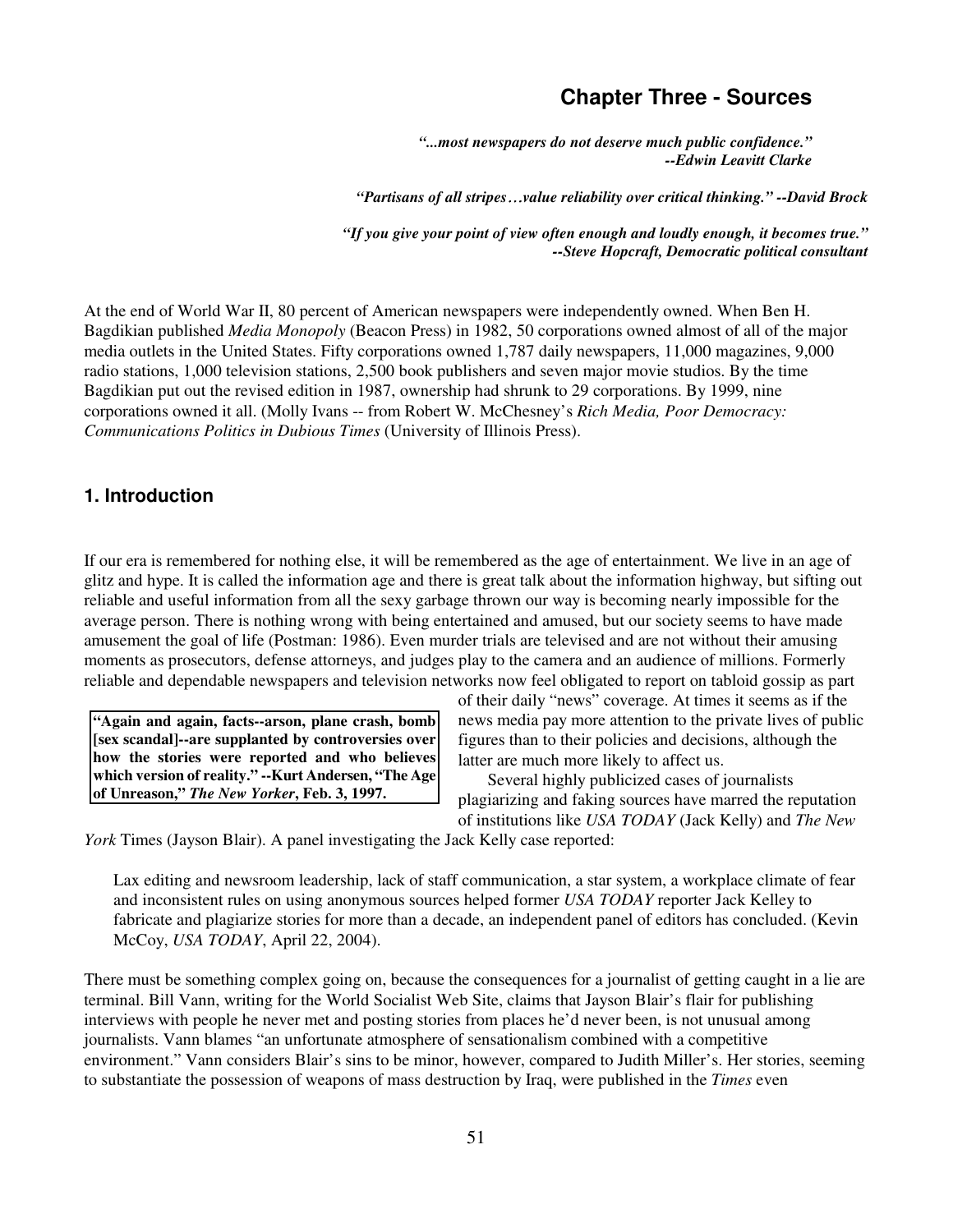though her only source was the U.S. Military. Well, whether one considers plagiarism and faking news stories to be a greater or lesser evil than being manipulated, both kinds of grievances highlight the fact that there is a major credibility problem with today's mass media. Unfortunately, the media has a lot of company.

Police officers perjure themselves on national television (Mark Fuhrman); scientific researchers are caught plagiarizing or inventing data (Cyril Burt, Jan Hendrik Schön) to get grant money or to support personal agendas. Others pose as scientists and pass off worthless statistical data as if it were truth. Talk show hosts stand in line to present pseudo-scientists to their audiences because they often promote sexy themes, such as the kidnapping of hundreds of thousands of children (remember the photos on the milk cartons?), the sexual abuse of women and children, satanic ritual abuse of children, or the abduction of thousands of people by aliens from other solar systems. Reputable publishing houses seem to have little interest in the truth of what they publish, as long as it will sell. Many corporate executives seem to have little concern for their stockholders, the people who work for them, the law, or morals…until they get caught lying, evading taxes, paying bribes, or wasting corporate funds on personal pleasures.

How do we cut through the propaganda, the advertising, the hype and speculation of the mass media, the information and misinformation overloads? We are constantly blitzed with messages, images, phrases, notions, and ideas from myriad sources, some reliable and some not. Experts on every subject under the sun seem endless. With so many claims made by so many people, the critical thinker has a problem: Who do you trust? Who can you believe? Where is this unnamed 'reliable source' we keep hearing about but never seem to meet face to face?

As difficult as it is to know which sources to trust, there are some general guidelines we can follow. The guidelines will vary depending on whether we are evaluating an individual, a mass media corporation, or something as complex as the Internet. However, the rules will be basically the same whether we are evaluating a claim by a scientist, a newspaper reporter, a television or radio talk show host, a corporation CEO, or an author of a World Wide Web site.

The likelihood that a source is credible, unbiased, and accurate will depend on such things as the source's qualifications, integrity, and reputation. Does the source have the necessary qualifications for understanding and evaluating the kinds of claims he or she is making? Is there any reason to question the honesty or integrity of the source? Does the source have a reputation for accuracy? Does the source have a motive for being inaccurate or dishonest that is likely to outweigh the need to be accurate and honest?

Although the guidelines are the same for evaluating different types of sources, the *application* of the rules will vary for different sources.

# **2. Evaluating eyewitness testimony** 1

When evaluating the integrity and qualifications of an eyewitness, you should consider not only the reputation and motivation of the source, but also any environmental, physical, emotional, and intellectual factors that might significantly affect observation. Is the source physically and intellectually capable of making the observations he or she claims to have made? How reliable is the witness's eyesight or hearing? If the claim involves vision, consider whether the eyewitness wears corrective lenses or not. If the claim involves overhearing a conversation, consider whether the witness wears or needs a hearing aid. Consider the distance from the witness to what was observed. Consider the time of day or night, and factors such as the lighting. Consider whether the witness was under stress or in a state of excitement while making the observations. Consider whether any special experience or background knowledge is needed to make the observations in question. Does the witness have that experience or knowledge? If he says the gun he observed was a .22 caliber, for example, what qualifies him to describe the weapon that precisely? Consider the fact that eyewitness testimony involves interpretation of sense data and memory, both of which are fallible. Consider how long it has been since the observations were made.

Consider conflicting testimonies. The fact that a witness is confident and unhesitating in identifying someone or in describing something from memory does not mean the testimony is more accurate than that of a witness who hesitates or is cautious in giving testimony. Remember, too, that in choosing to believe one of two conflicting

#### 52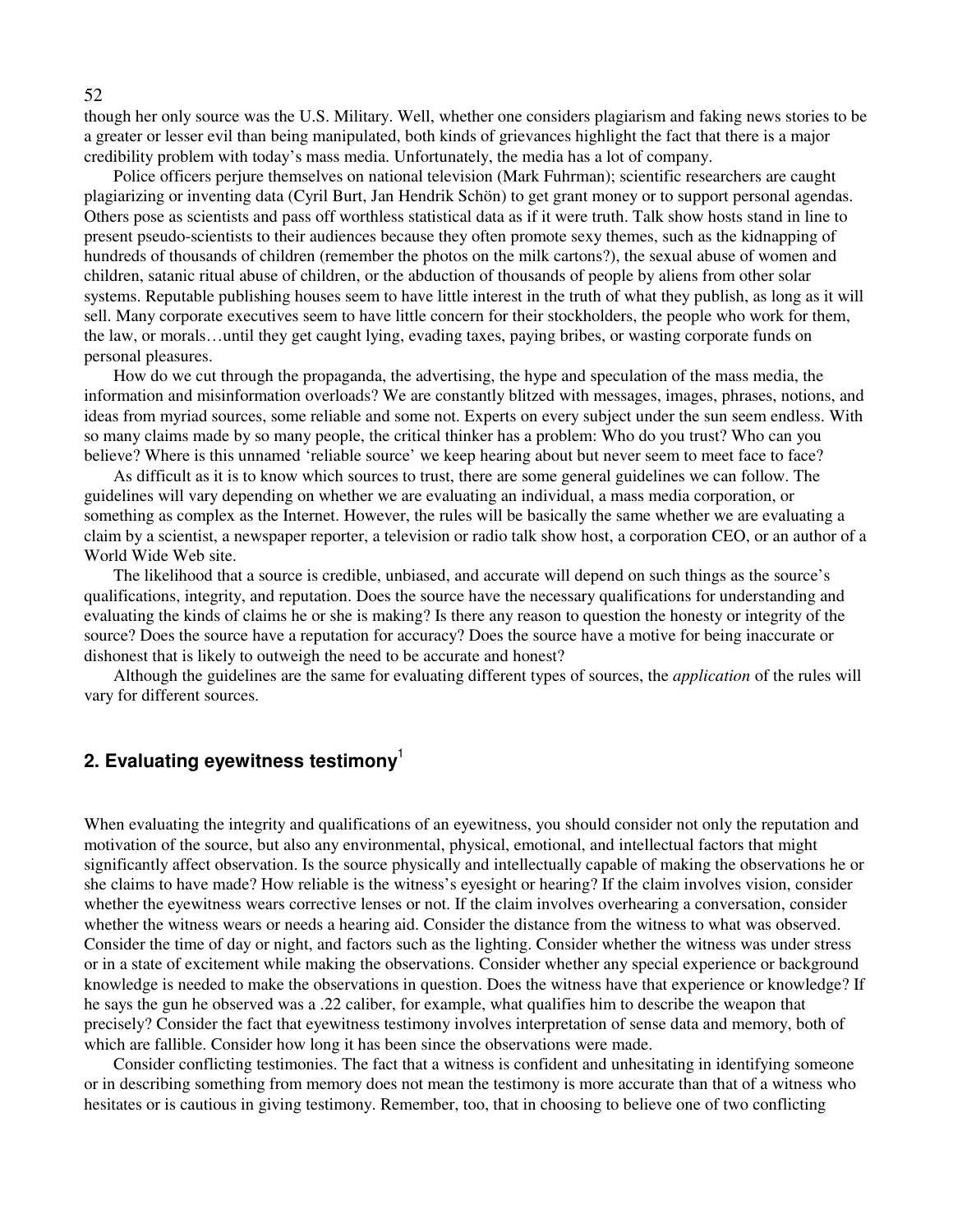testimonies, you are not implying that one of the witnesses is lying. He or she could be mistaken.<sup>2</sup> Two people may observe "the same thing" and give inconsistent accounts of what they observed, and yet neither be lying. Their interpretations of what they perceive will depend in part on their past experience and their background knowledge. In part, it will depend on their prejudices and assumptions, and in part on their anticipations in the present situation. If you are not looking for something or expecting something, your observations will differ from someone who *is* looking for or expecting something specific. Probably most important, though, is the fact that some people are simply more attentive in their observations than others are. They see differently because they observe more, and they observe more carefully.

Consider also whether or not the eyewitness is being paid for his or her testimony. Greed or revenge will sometimes motivate a person to say things that are not true. Such motives are almost certainly at work in some of the testimony yielded by checkbook journalism: the practice of paying people for interviews. How reliable is the testimony of a Henry Kissinger or a Richard Nixon when they are doing interviews for hundreds of thousands of dollars? How reliable is the testimony of Michael Jackson's maid, Imelda Marcos's servants, Elvis's bodyguards, Elizabeth Taylor's cleaning lady, a cutlery salesman who claims he sold O.J. Simpson a long knife, etc., when these people are paid for their testimony? Are such people likely to feel obligated to exaggerate and invent, to give their benefactors their money's worth?

Be careful here. A person may have something to gain by lying, but it would hardly be worth it if discovery in a lie would mean the ruin of one's reputation or career. A paid expert, such as a lawyer, doctor or repairperson, may have a lot more to lose by being caught at being dishonest than he or she could gain if not caught. A tipster who is paid for information may have a lot more to gain by telling the truth than by feeding false information to the goose laying golden eggs. Also, although someone accused of wrongdoing would have a motive for inaccuracy or dishonesty if guilty, he or she would usually have an equally compelling motive for accuracy and honesty if innocent. Hence, it would not be reasonable to assume that anyone accused of wrongdoing is probably untrustworthy in giving testimony about the alleged wrongdoing. And it would not be reasonable to assume that anyone with something to gain by fraudulence or lying can't be trusted.

We should be most skeptical, however, of the testimony of those who not only have a lot to gain by false testimony, but also have nothing to lose if caught in a lie. We should be especially skeptical of the testimony of anyone who has much to gain by false testimony and who is the *sole source* of information. Such people know that they cannot be caught in a lie. There is no greater motivator to tell the truth than the certainty or high probability that a lie will be detected. The temptation to lie or embellish will be greater when one thinks that there is no chance of getting caught, e.g., when reporting "deathbed confessions" to which one is the only witness.

#### **3. Experts**

Remember how most of us had to deal with observation, memory, and authority as we developed from nearly

**"An expert is one who knows more and more about less and less." --Nicholas Murray Butler**

totally dependent infants to independent adults. As infants we could not be critical thinkers. Our initial experiences were the basis for our earliest beliefs and those experiences were out of our control. We had to depend upon instinct and the guidance of others for our earliest beliefs. By the time we entered grammar school, we believed many things on the basis of untutored

observation, untrained memory, and blind faith.

As we passed through grammar school and high school, we may not have learned much about how to use authorities reasonably or how to become skilled observers. These matters may have been left to chance or—what is worse—were discouraged. Children are not often encouraged to question authority and those who do are not usually praised by parents or teachers, or by political or religious leaders. We come to resent many of those who do question authority.<sup>3</sup> Thus, forming a critical attitude toward the claims of experts and authorities may require much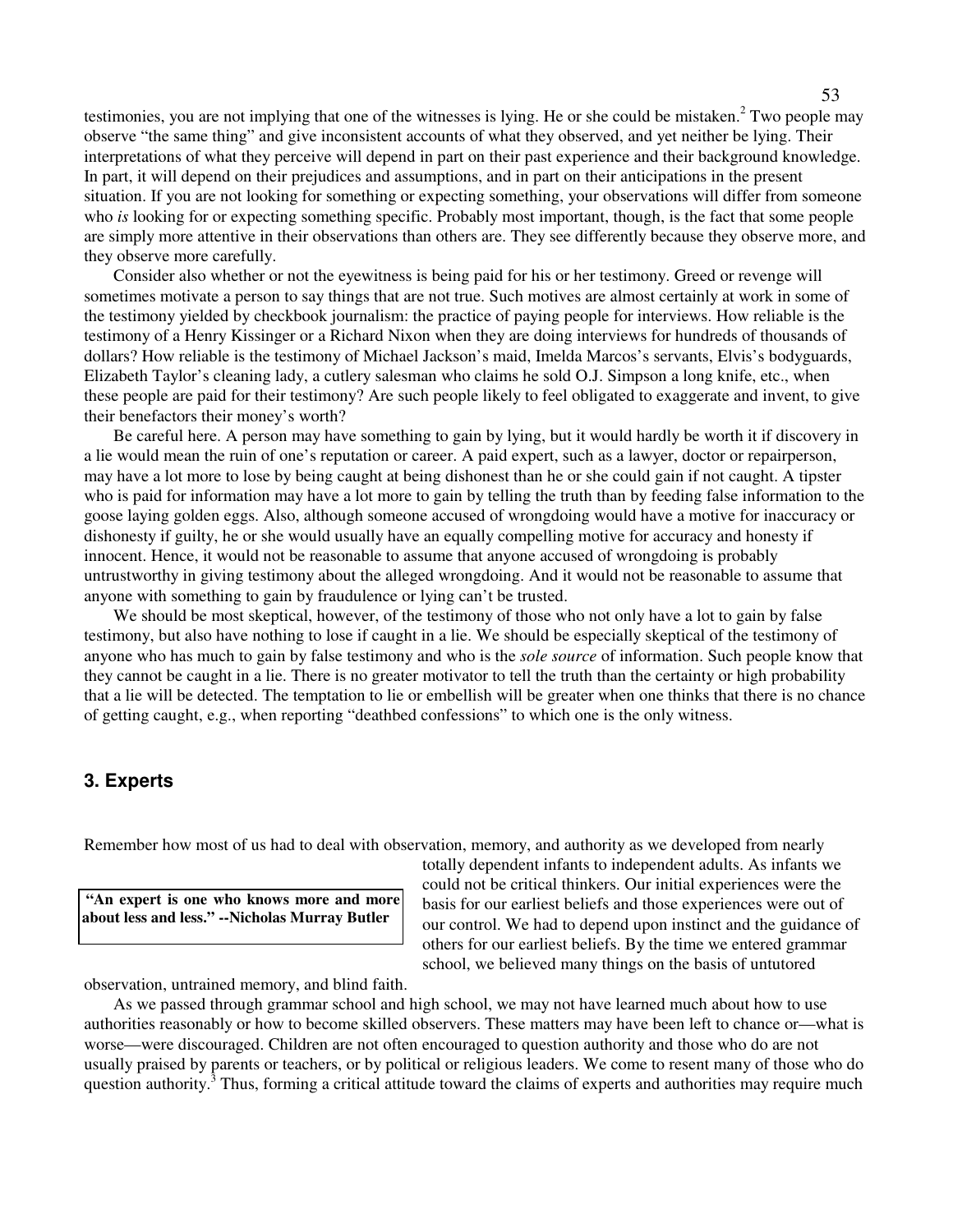effort and many years of practice. It is not something that comes naturally to most people. But sometimes we must question authorities and experts. Just because we must depend on experts at times, does not mean that we should take everything they say on blind faith.

### **3.1 Qualifications, reputation, and motives**

Consider the qualifications of the one making the claim. Does the claim imply special knowledge or expertise and does the claimant have that knowledge or expertise? Before one should accept a claim solely on the basis of expert testimony, one should determine that the expert is qualified in the subject matter that he or she is testifying about. What is the expert's educational background? What degree or degrees does he or she have? What professional work is he or she known for? Has the expert had books or articles published in his or her field of expertise? What professional awards or prizes has the expert earned?

What is the expert's reputation in the field? Is he or she generally respected by others in the field? Is the expert considered a maverick or oddball by other experts? If so, is the expert really an expert or an outsider claiming expertise? If the maverick really is an expert in the field, then the fact that his or her material is controversial means that it is the *evidence*, not the source, which must be given your full attention.

Does the expert have a hidden agenda? Just because one is an expert, even a scientific expert, does not mean that one is necessarily above using one's position to further a racist, sexist, religious, political, or personal agenda.

Is the expert paid for his or her testimony? In itself, getting paid does not taint testimony, but experts who make a career out of getting paid for testimony should be looked at with a very careful eye.

Some experts acquire their expertise not from academies but from experience. Many arts, crafts, and techniques have been learned by doing, without any formal training. For some fields, there are no higher degrees.

Most of the time, we are at the mercy of experts because we are totally ignorant of their field and their reputation. Consider, for example, the automobile mechanic. Imagine a situation with automobile mechanics that parallels that of psychiatric testimony in the courtroom. If whenever you had car trouble it were possible to line up mechanics on one side to say the car needs new spark plugs and another group of mechanics to say the car didn't need new plugs, would you ever take your car to a mechanic? Would it make you feel more comfortable if the mechanics who always diagnosed "needs new spark plugs" were paid by The Spark Club Lobby for their opinion and those who always rejected that diagnosis were paid by The Tow Truck Society?

Usually, the best guide for deciding whether to accept the claims of an expert who gained his or her expertise from experience is the *reputation* of the person. Usually we should seek out the testimony of satisfied customers. That's why many advertisers hire actors to pretend they are satisfied customers. That's why one of the most common forms of deception used by infomercial makers is to hire actors or *real people* to testify to the wonders of some product. However, you want to talk directly to someone who used the product or the services of the expert. You want someone who is unbiased, who isn't being paid or rewarded in some way for their testimony, and who has no interest in whether you do or don't follow their recommendation.

If we are uncertain of an expert's reputation, we can always seek a second opinion. Of course, experts can easily deceive us, since usually we lack the knowledge and experience necessary to judge their opinions. However, unless deceit is common in a profession or in a particular business, the fear of acquiring a reputation for dishonesty would be a major disincentive to deceive. If, on the other hand, there is little chance of getting caught and a good chance of making money by being dishonest, then the major disincentive to cheating is gone and the buyer should beware. Let's not forget the Sears Auto Shop scandal in California in 1992. A whole area of auto repair in Sears' Shops—brake and shock absorber repair and replacement—was discovered to be fraudulent. Sears' auto shop personnel systematically lied to customers about needing brakes and shocks. They took advantage of the customer's vulnerability and the fact that there was little chance they would be found out. Unfortunately for Sears, agents of the State of California brought in vehicles with known good brakes and shocks but they were told repeatedly in stores across the state that the brakes and shocks needed to be replaced. Sears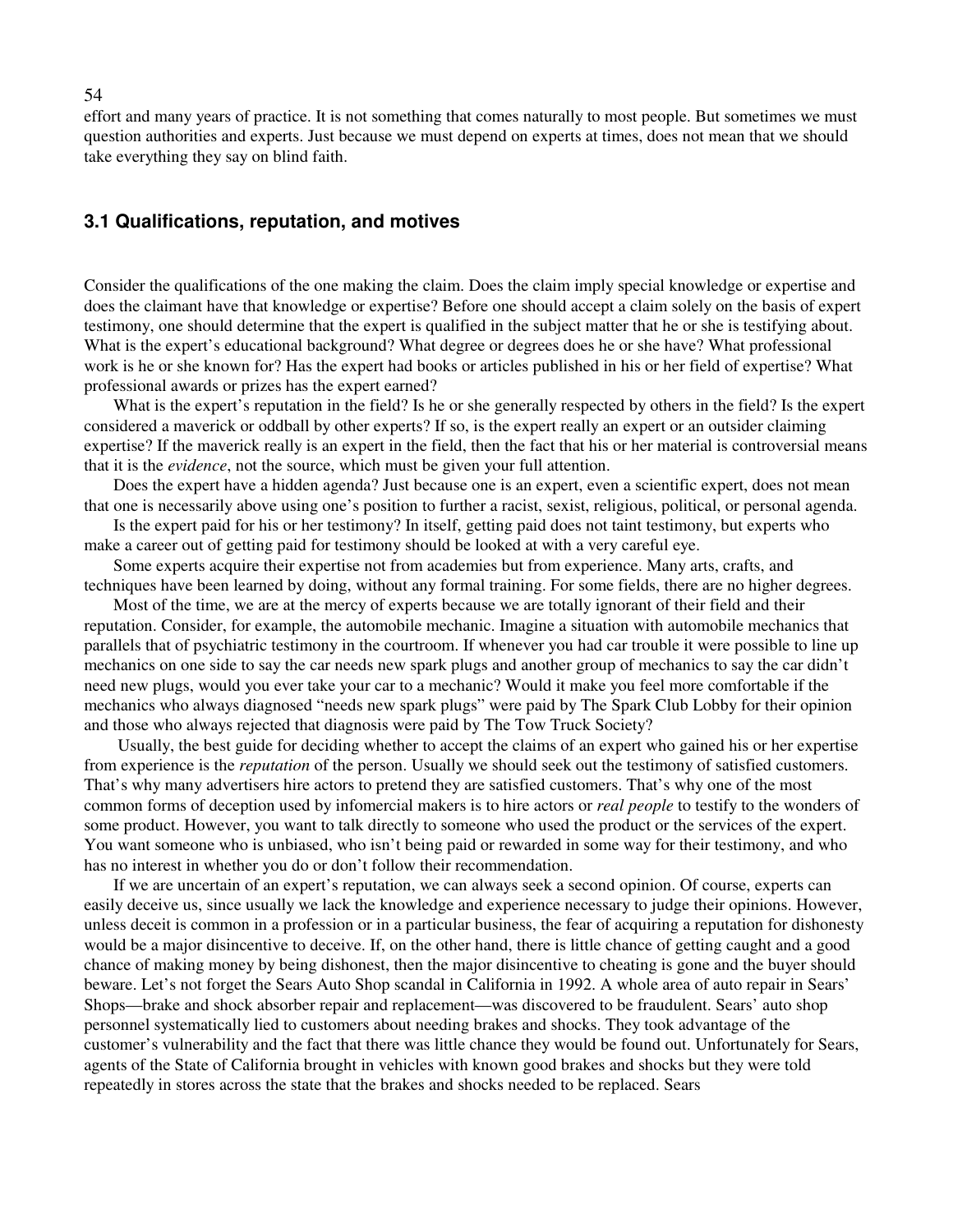took out full-page ads across the state and said something like "mistakes were made" and they will not happen again. They sincerely regretted the loss of business.

Because some fields of expertise are so controversial, however, finding satisfied customers can sometimes be misleading. For example, it is easy to find many people willing to vouch for any number of phony healers. In evaluating an expert source, we must consider not just the reputation of the expert and the testimonials of the expert's following; we must consider the field of expertise itself.

### **3.2 Fields of expertise**

Some fields are so controversial that there is scarcely a claim in the field that is not defended by one expert and rejected by another. On the other hand, some fields are relatively free of controversy about facts and fundamental issues. For example, chemistry and physics are fields that use impersonal methods of inquiry and whose results can be tested by anybody with the proper training. The science texts you are likely to read will most likely be read mainly to learn factual information and established techniques and procedures. Yes, there are controversial areas in the sciences. But you can expect to find much more agreement about fundamental matters (facts, definitions of basic terms, and techniques of inquiry) in the sciences than in either the social sciences (such as history, psychology and sociology) or the humanities (such as philosophy, literature and art).

The humanities and social sciences are more personal than the physical sciences; they are more likely to be affected by individual interests, purposes, and beliefs. The great diversity of opinion in these fields is not considered a drawback, but reflects the richness of human interest and design. Usually experts in the humanities and the social sciences should be read not just to gather facts. Such experts are likely to express personal opinions in their professional publications more often than science writers. It is those *opinions* that should interest us. But all experts, regardless of subject matter, ought to be used with caution. Facts ought to be separated from opinions, and opinions ought to be appealed to more as stimuli to thinking than as oracles of truth.

Yet, sometimes it is difficult to separate fact from opinion, especially when self-proclaimed (or mediaproclaimed) experts reinforce each other's opinions to the point where they treat total fabrication as scientific fact. In chapter one we mentioned a group of authors who have written books on child abuse.<sup>4</sup> Through the communal reinforcement of many empirically unsupported notions, including the claim that about half of all women have been sexually abused, they have managed to get many people to treat this and other unproven claims as a facts. Psychologist Carol Tavris writes

In what can only be called an incestuous arrangement, the authors of these books all rely on one another's work as supporting evidence for their own; they all endorse and recommend one another's books to their readers. If one of them comes up with a concocted statistic--such as "more than half of all women are survivors of childhood sexual trauma"--the numbers are traded like baseball cards, reprinted in every book and eventually enshrined as fact. Thus the cycle of misinformation, faulty statistics and invalidated assertions maintains itself.<sup>5</sup>

The main difference between this group of experts and, say, a group of physicists is that the child abuse experts have achieved their status as authorities not by scientific training but either (a) by experience [they were victims of child abuse or they treat victims of child abuse in their capacity as social workers] or (b) by writing a book on child abuse. The child abuse experts aren't trained in scientific research, which, notes Tavris, "is not a comment on their ability to write or to do therapy, but which does seem to be one reason for their scientific illiteracy."

Whole industries have been built up out of the hysteria that inevitably accompanies charges of the sexual abuse of children. Therapists who are supposed to help children recover from the trauma of child abuse are hired to interrogate children to find out if they have been abused. But too often the therapist suggests the abuse to the child and the child develops false memories of being abused. The therapist is then ready to testify to the abuse,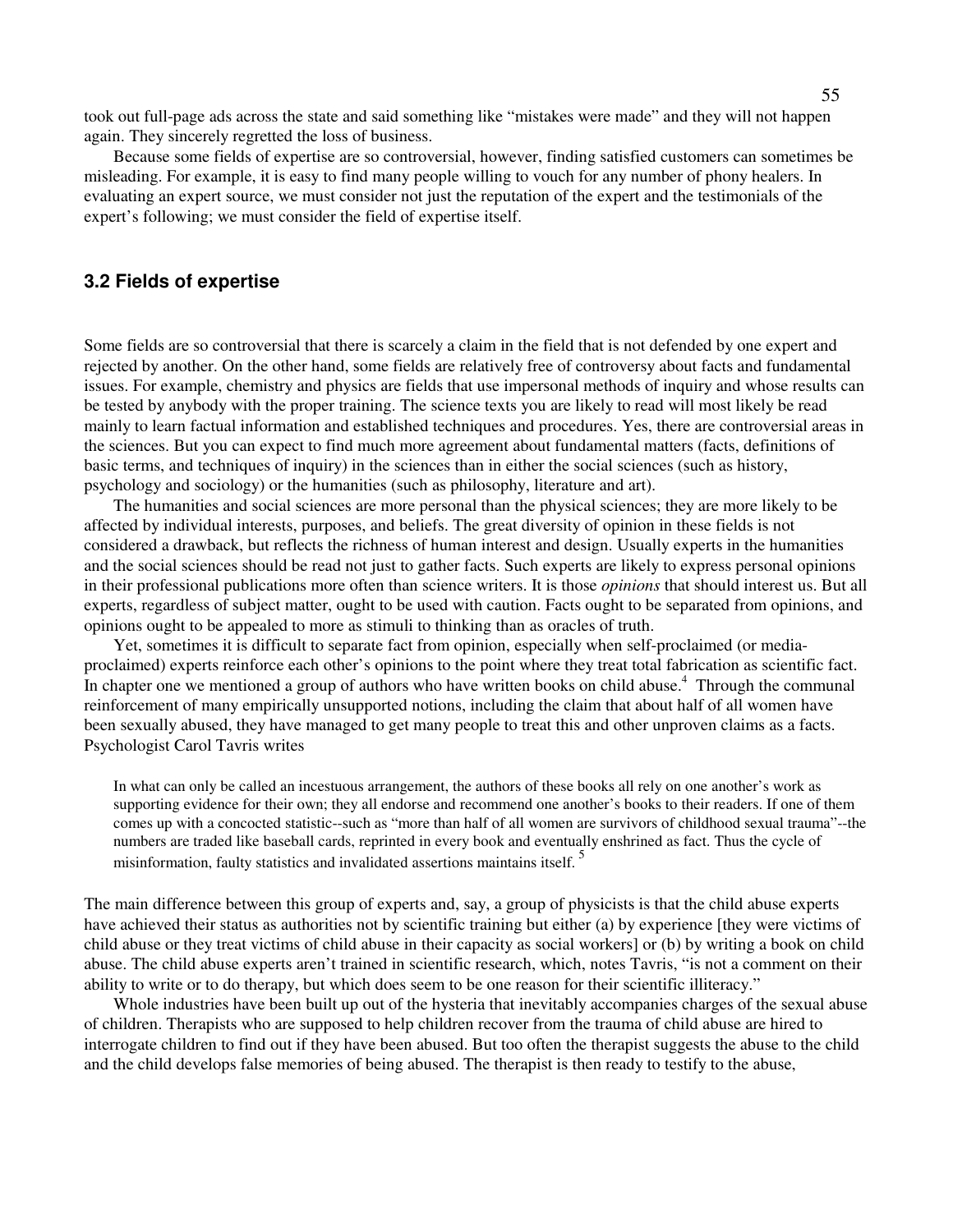but no reasonable person should find a parent or caretaker guilty *solely* on the basis of such tainted "expert" testimony. 6

There are qualified experts in the field of child abuse, of course. They are trained in scientific methodologies,

**"***In this age, the mere example of nonconformity, the mere refusal to bend the knee to custom, is itself a service***." --John Stuart Mill (1806-1873)**

**"***All men are partially buried in the grave of custom. . . .***" --Henry David Thoreau (1817-1862)**

are *not* driven by extra-scientific motives, and do not use their science to promote personal agendas. For the critical thinker, however, it is often not an easy task to determine which experts to trust. Remember that some fields are controversial by nature, i.e., the experts in the field do not agree

on fundamental issues. The opinions of experts in such fields should never be accepted solely on the basis of expert testimony; otherwise, it would be reasonable to accept contradictory opinions. The humanities and many areas of the social sciences are such fields. So are all those fields introduced by the term "alternative": *alternative medicine, alternative science, alternative history*, and the like. On the other hand, fields such as mathematics, physics, and chemistry are fields where the experts agree on fundamental matters and definitions of basic terms.

Also, simply because one is an expert in one field does not give one license to make proclamations in fields beyond one's area of expertise. Of course, experts in one field are as free as anyone else to state their opinions in fields outside their sphere of expertise. But they should not expect us to treat their opinions in such matters any differently than we would treat any non-expert's.

### **4. Custom and tradition**

Many of our beliefs are customary beliefs. They have come to us more or less unconsciously through our cultural traditions and social institutions. As such, custom and tradition can be seen as a powerful source of beliefs.

How much trust should we put in customary and cultural beliefs, in the traditional wisdom of our predecessors, in the advice and instructions of our parents, and in the claims of our religious, educational, and political leaders?

**"It is obviousthat the mere fact that a belief is'old' is no evidence in itsfavor. On the contrary: that merely means that the belief must have originated at a time when much less was known than is known today; and when people generally were more credulous about alleged 'facts'; less critical of ideas; without the desire (or technique) to examine, test, and verify acceptance." --A.E. Mander,** *Logic for the Millions***, pp. 177-178.**

Our first guiding rule might be: *Rely on customary and traditional beliefs only if you must*. If the matter is something that you can easily discover for yourself, do so. Use your own knowledge and experience as a check against traditional, as well as against new claims.

Sometimes our specific knowledge in a field will be the standard against which we will measure a claim. But what if we have no specific knowledge about what is being claimed? And what if the claim is made in a field that requires special training and education? In that case, we will have to base our decision on the amount of trust we have in the one making the claim. When is such trust reasonable? And how far

should it extend? These are questions every critical thinker must consider.

### **Exercise 3-1**

The following passages each contain claims made by different sources. In each case, identify whether the source is either (a) an expert or authority or (b) a non-expert. If the source is an expert or authority, state whether the expert's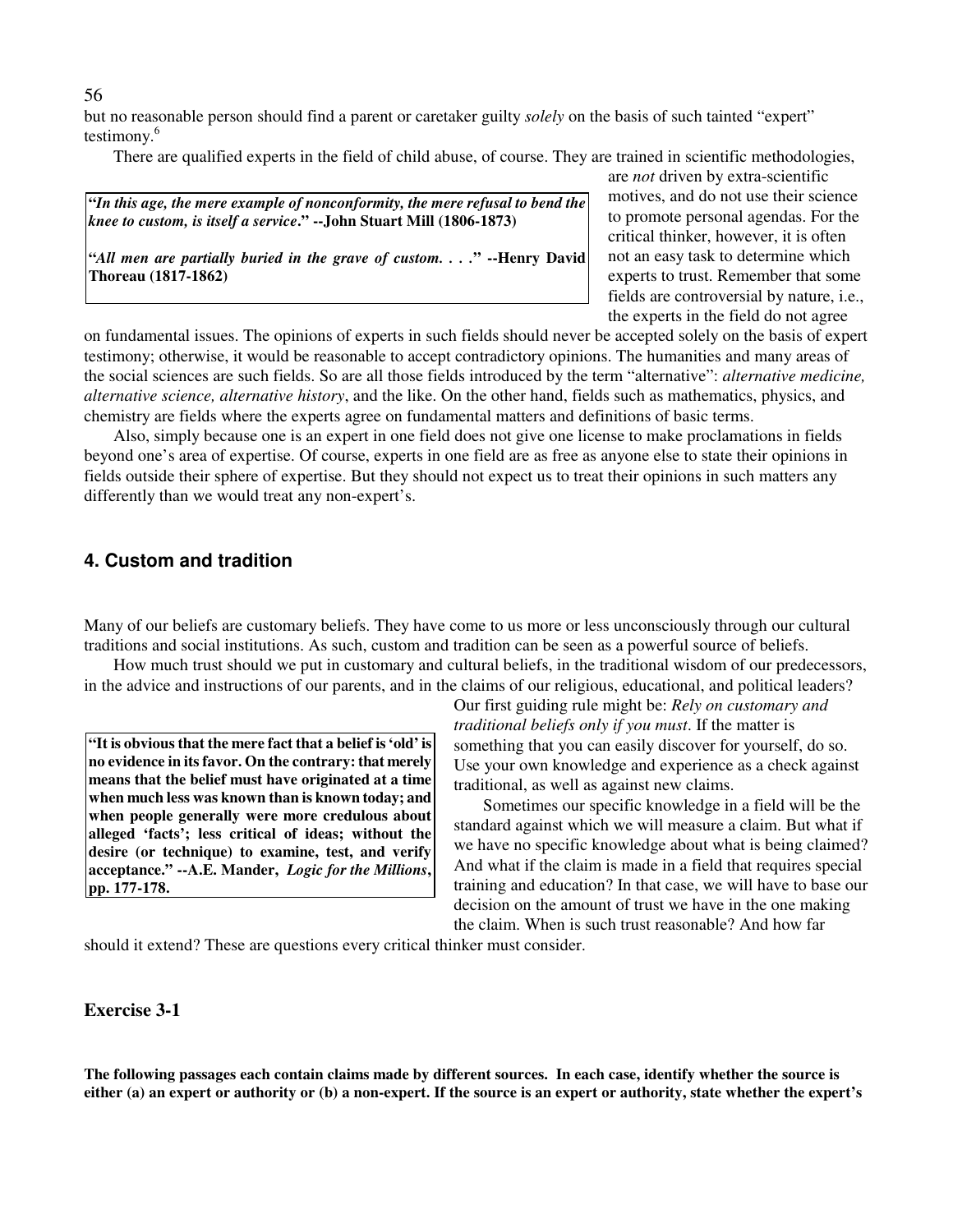#### field is controversial or not (do experts tend to disagree about fundamental matters in the field?). For each source, **what would you need to consider to determine the source's credibility.** [Exercises with an \* are answered in Answers to Selected Exercises.]

\*1. The President of the United States claims that his policies may reduce inflation by as much as 10 percent and increase employment by as much as 5 percent.

2. A police officer commenting on the behavior of a man who began shooting at investigators from the district attorney's office who had come to serve a warrant of arrest: "It was just happenstance. The same thing would have happened had he been pulled over for a traffic violation."

- \*3. "A state biologist said Tuesday that the deaths of thousands of fish each year above Sacramento [California] may be caused by a combination of problems, including a chemical in agricultural canals."
	- 4. A chemist claims in a lecture that if gold is dipped in hydrochloric acid, the gold will not dissolve.
- 5. A philosopher declares that the essence of mind is thinking.
- \*6. A newspaper reports that there were three stabbings of inmates by other inmates at a state prison.

7. You are handed a flyer by a stranger. It says it's printed by the California Agrarian Action Project, and it claims that the department of Food and Agriculture has not released information regarding the health effects of pesticides.

\*8. Fidel Castro accuses America of using germ warfare against his regime.

9. A speaker at a political rally claims that all persons have a natural right to life, liberty and the pursuit of happiness. 10. A psychiatrist declares of a person who has been serving time in a state mental hospital for the criminally insane that this person no longer has violent tendencies and is unlikely ever to rape and murder again.

- \*11. A philosopher declares that the essence of physical reality is extension in space.
- 12. A spokesperson for a Detroit automobile manufacturing firm asserts that Japanese automobile import quotas are too large. \* 13. Loren Coleman, director of a suicide-prevention project at the University of Southern Maine (in Portland, Maine), says "the reappearance of Halley's comet brings forth the realization of larger cycles that interplay with the phenomenon of suicide." Coleman noted that a wave of teenage suicides and airline crashes coincided with the appearance of Halley's comet. He said that the word 'disaster' evolved from 'evil star' and that an analysis of suicides or epidemics and the appearance of comets "demonstrates some interesting correlations." "Halley's comet appeared like a 'sword' over Jerusalem in 66 A.D.,"

said Coleman, "foreshadowing its destruction at the hands of the Romans." 14. An art historian claims that cave paintings of animals done more than 25,000 years ago were done in order to assist the initiation of young men into the adult world of hunting.

\* 15. An expert from the New York Stock Exchange claims that interest rates will drop by as much as ten percent within the next six months.

16. A music reviewer writes: "A lively, lifelike, brilliant performance, extremely well-recorded, of one of Bach's greatest masterpieces."

17. A preacher says from the pulpit that faith alone will save your soul.

18. An actress on a soap opera which specializes in infidelity, adultery, lechery in personal affairs and dishonesty in business affairs, says that "the program saves marriages by providing a harmless outlet for fantasies of unfaithfulness."

\* 19. A newspaper article reports: "Lifesaving antibiotics are increasingly losing their disease-fighting power because of flagrant world-wide overuse, 150 doctors and medical scientists in 25 nations charged Tuesday. In news conferences in Boston, Mexico City, Santo Domingo in the Dominican Republic, and Sao Paulo Brazil, the group issued a joint statement urging international action to curb 'global drug abuse'."

20. Dean F. Martin, a professor of chemistry at the University of Southern Florida in Tampa said that he had discovered a marine organism which can destroy 'red tide' (a marine algae which can kill fish and irritate the eyes and throats of bathers). William Taft of the Mote Marine Laboratory in Sarasota said that he put a teaspoonful of Martin's marine organism in a 20-gallon aquarium with 20 million per liter of the red-tide organism. Said Taft, "It killed them all."

21. A theologian asserts that the soul has a beginning but is immortal.

22. An author of numerous books and articles on human relationships claims that people who love one another are happier and more productive than those who do not love one another.

\* 23. An eminent anthropologist claims that she has discovered conclusive evidence that human beings are not naturally aggressive.

24. You read an article in the newspaper which indicates it originated in WASHINGTON(AP). The article states that according to the Census Bureau one in nine American manufacturing workers owes his or her job to buyers in foreign countries.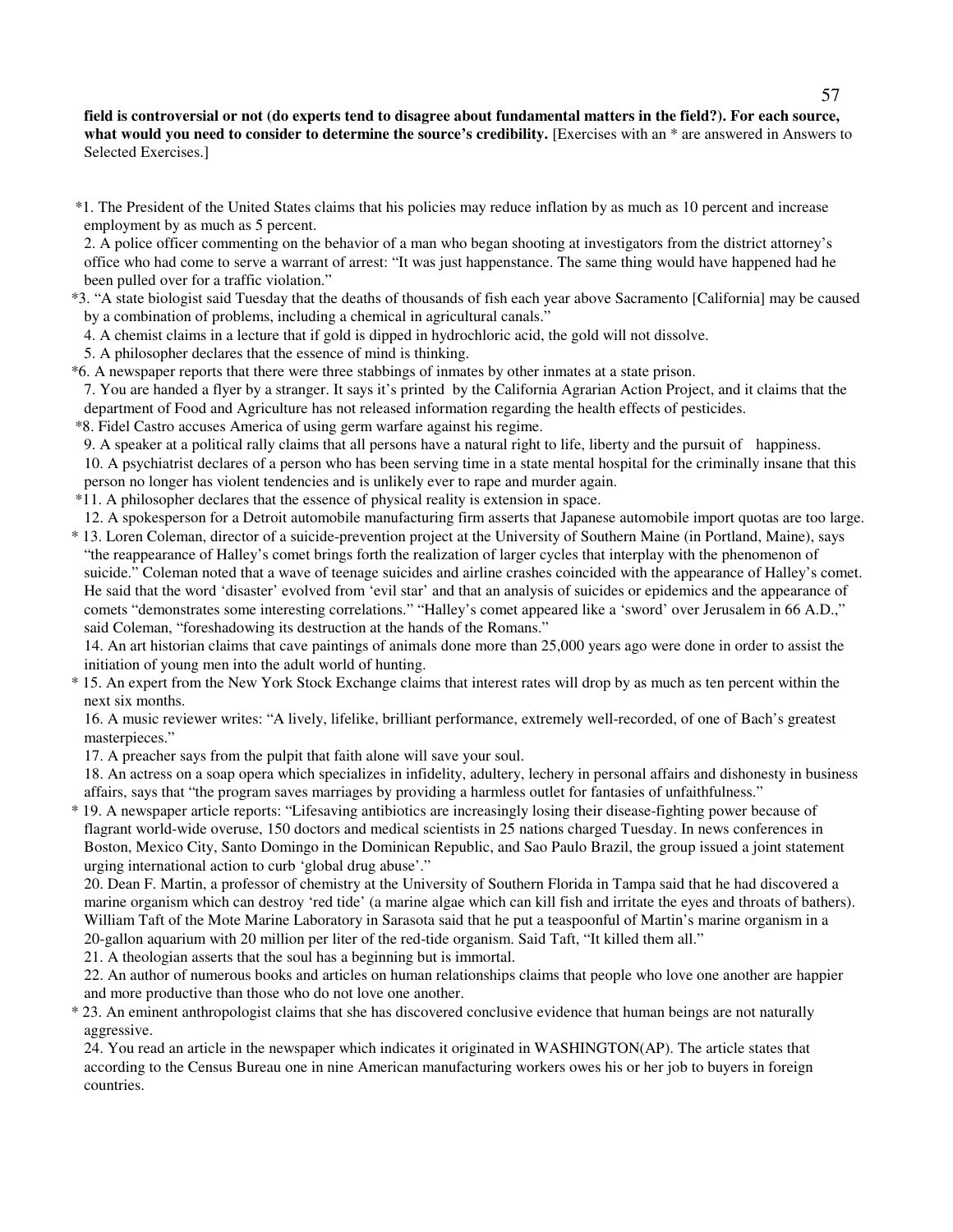\* 25. James Woodford, an Atlanta chemist who frequently testifies in court cases concerning drug abuse, claims that pigments (viz., melanin) in dark-skinned people are chemically similar to marijuana (viz., THC, tetrahydrocannabinol) and may lead to wrongful accusations of marijuana use based on inaccurate urine tests.

26. An author of numerous books on astral projection [soul travel] says that anyone can have an out-of-body experience if they follow her easy ten-step plan.

27. Arthur McBay, a drug-testing expert with the state medical examiner's office in North Carolina, said that equipment used to test urine for evidence of marijuana usage will frequently produce positive results even with empty samples.

28. A famous talk show host announces that the guests on his program are just the tip of the iceberg in a nationwide network of Devil Worshipping Child Eaters.

29. Dr. Lenore Terr, psychiatrist and author of *Unchained Memories*, testified as an expert witness regarding repressed memory in the trial of George Franklin. Franklin's daughter, Eileen Franklin Lipsker, said she suddenly remembered, 20 years after the crime, that her father raped and then killed her best friend, 8-year-old Susan Nason. Lipsker had told Terr that as a child she had torn out her hair, creating a bloody bald spot on her head. In her book, Terr writes: "Most likely, young Eileen unconsciously set out to duplicate the horrible wound she had seen on Susan Nason's head." [By the way, Eileen's mother, Leah Franklin, says she does not remember seeing a bald spot on her daughter's hair during her childhood years when she combed, braided and cut her child's hair. Leah Franklin also says she gave prosecutors more than forty photographs of Eileen as a child and that none of them showed any hair problems.]

30. You are surfing the Internet and you come upon something called THE DRUDGE REPORT which has very impressive graphics. You read there that the President of the United States has been seen having sex with White House visitors by Secret Service Agents.

#### **5. Popular mass media**

Television, radio, newspapers, magazines, and the Internet are some of our main sources of information about the world. Special attention to evaluating claims made in the popular mass media is required by anyone desiring to become a critical thinker today.

One would think that journalists would be trained to be critical thinkers and observers, and that their training would reveal itself in their work, thus easing our task as critical readers and viewers. Even granting that journalists are trained critical thinkers, they are still human beings with worldviews, political affiliations, loyalties, ambitions, hopes, religious beliefs, biases, and prejudices. Like the rest of us, their patriotism, sexism, ethnocentrism, laziness,

**In December 1996, NBC reportedly paid more than \$500,000 to Richard Jewell, a security guard at the Atlanta Olympic games wrongly accused in the Olympic Park bombing. Why? Because Tom Brokaw announced on the evening news that the cops "probably have enough to arrest [Jewel] right now [and] probably enough to prosecute him."**

wishful thinking, greed, ambition, and the like will sometimes affect the way they go after or report a story. For example, in 1983 a Korean Air Lines plane [KAL 007] with 269 people aboard was shot down over the Soviet Union by the Soviet Air Force. Most of the headlines and stories in the American mass media regarding the

event clearly asserted that the Soviets knew the passenger airliner had accidentally drifted over Soviet territory. It is to the credit of the American free press that these assertions were later admitted to be wrong. We were eventually informed that the story was much more complicated than we had been led to believe by the initial reports coming from United States government sources. The Soviets, we were later told, were justified in believing that the plane was on a spy mission and their action could be seen not as a malicious act of mass murder but as a reasonable act of self-defense. Nevertheless, the initial reports and allegations are the ones

**"TV news is just a tail on the dog of entertainment." — Walter Cronkite**

that remain in the minds and hearts of many Americans.

Some fifteen years after the KAL incident, Alvin A. Snyder, who was director of worldwide television for the U.S. Information Agency in 1983, revealed that he was pressured to lie about KAL 007 by the U.S. State

Department. Snyder claims he was given an audio tape and instructed to produce a video, based on the tape, to be shown to the United Nations Security Council two days later. The video,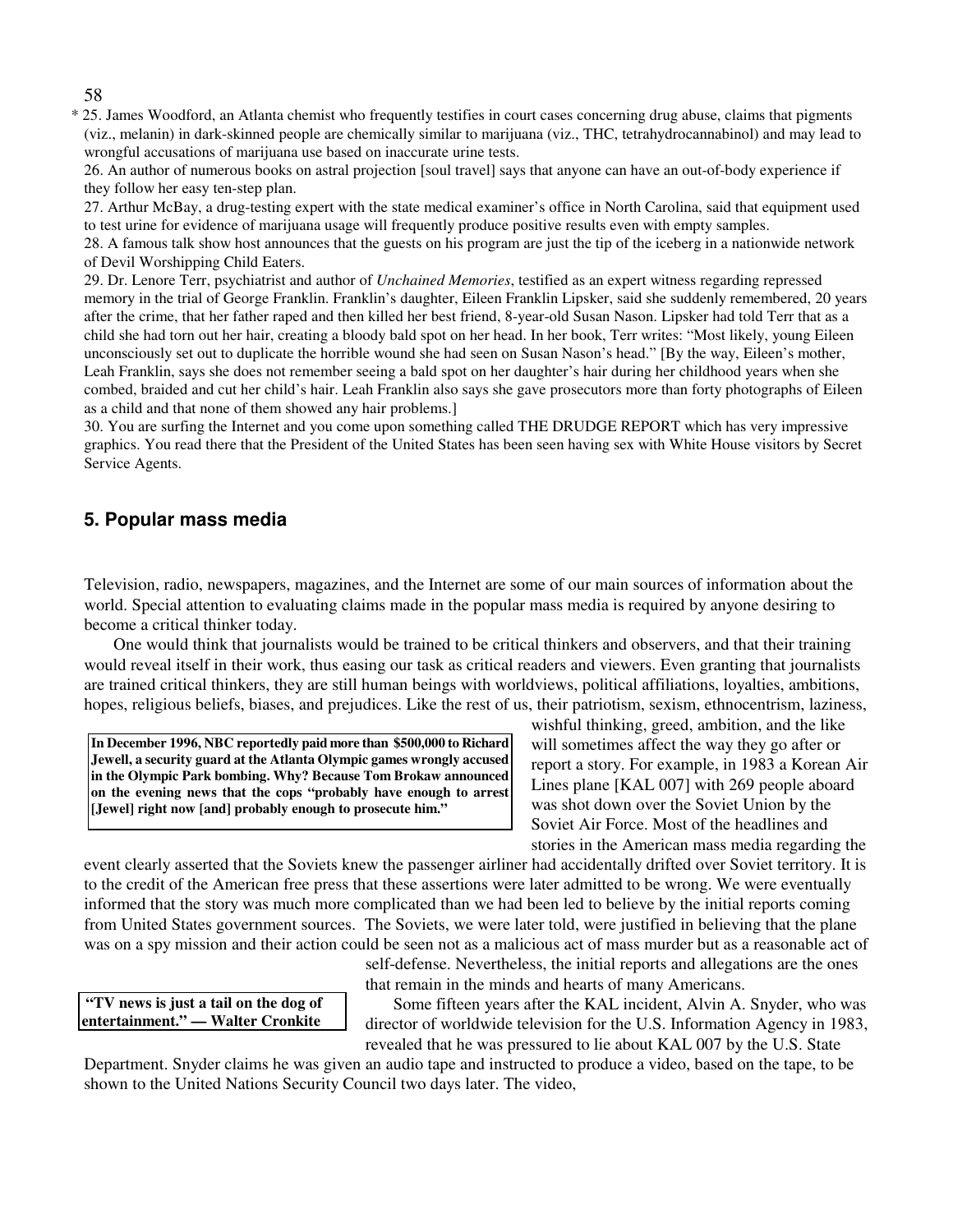he says, was beamed around the world by satellite. "It was powerful, effective and wrong," says Snyder. Secretary of State George Shultz knew of the video and wrote in a memo to President Reagan that there would be a massive public disinformation effort "to exploit the incident." Reagan was made fully aware by the State Department that the Soviet pilots were confused as to the identity of the plane they had intercepted and shot down. Jeanne Kirkpatrick, U.S. ambassador to the UN, introduced the tape, and the mass media passed on the propaganda piece.<sup>7</sup>

When the USS Vincennes shot down an Iranian passenger jet over the Persian Gulf, killing 290 people, on July 3, 1988, the Iranian media treated the incident much as the U.S. media had treated KAL 007. The position of the U.S. government and of our mass media, however, was that the plane was shot down by mistake

The way the press handled the shooting down of KAL 007 by the Soviets and the shooting down of the Iranian passenger plane by the Americans is typical of American journalism. First, an *interested party*--in this case, the U.S. government--is the original source of the information. Then, the material is interpreted and edited by journalists before being passed on to you and me. Much of the information presented in the mass media is not the result of investigative or eyewitness reporting. It is handed to the media in the form of press releases by people representing those who have a stake in the public's response to the information. The worst part of this is not that opinions are sometimes presented as facts or that outright lies are sometimes leaked to the press to misinform the public about some political enemy. The worst part is that only part of the story gets reported—at least initially—the part that favors the way of looking at things held by the source of the information.

Not only do mass media reports often serve the interests of those in power, they exaggerate the significance of much of what they report. We have become accustomed to being informed on anything the President of the United States says or does, no

**"…self-criticism and introspection are not the order of the day for people clinging to power." --David Brock**

matter how trivial, personal, or political. If the President wants to help out a political ally, all he has to do is speak; the press will report whatever he says. For example, when conservative Republicans led the charge to oust California Supreme Court Chief Justice Rose Bird, President Reagan joined in the attack when he singled out Chief Justice Bird for special criticism as he "assailed judges who approve 'outrageous' awards in injury cases and drive up liability insurance rates," according to an article in the *Sacramento Bee*. 8 The President's assertions were headlined and reported. Although President Reagan's remarks were criticized and challenged throughout the article as being misleading, incomplete, and erroneous, they were treated with the dignity and respect worthy of a Nobel laureate speaking in his or her field of expertise. Even the fact that on the same day in the same newspaper another article appeared that was headlined, "Report: Liability 'crisis' is a myth," could not mitigate the impact of the President's misinformed and misleading comments. The other article begins: "Sharp increases in liability insurance premiums for doctors, governments, businesses and other groups are caused by the insurance industry's own decisions and not excessive lawsuits, according to a new study prepared for the nation's attorney general." The inconsistency of this information with President Reagan's claims should alert the critical reader that something is awry. The newspaper did try to make the reader's task easy, as it put the article claiming that the liability crisis is a myth on page 3 with a note about the Reagan claim and a reference to its location on page 22 of the paper. Yet, it is clear that the only reason Reagan's assertions were published was that at the time he made them he was President of the United States.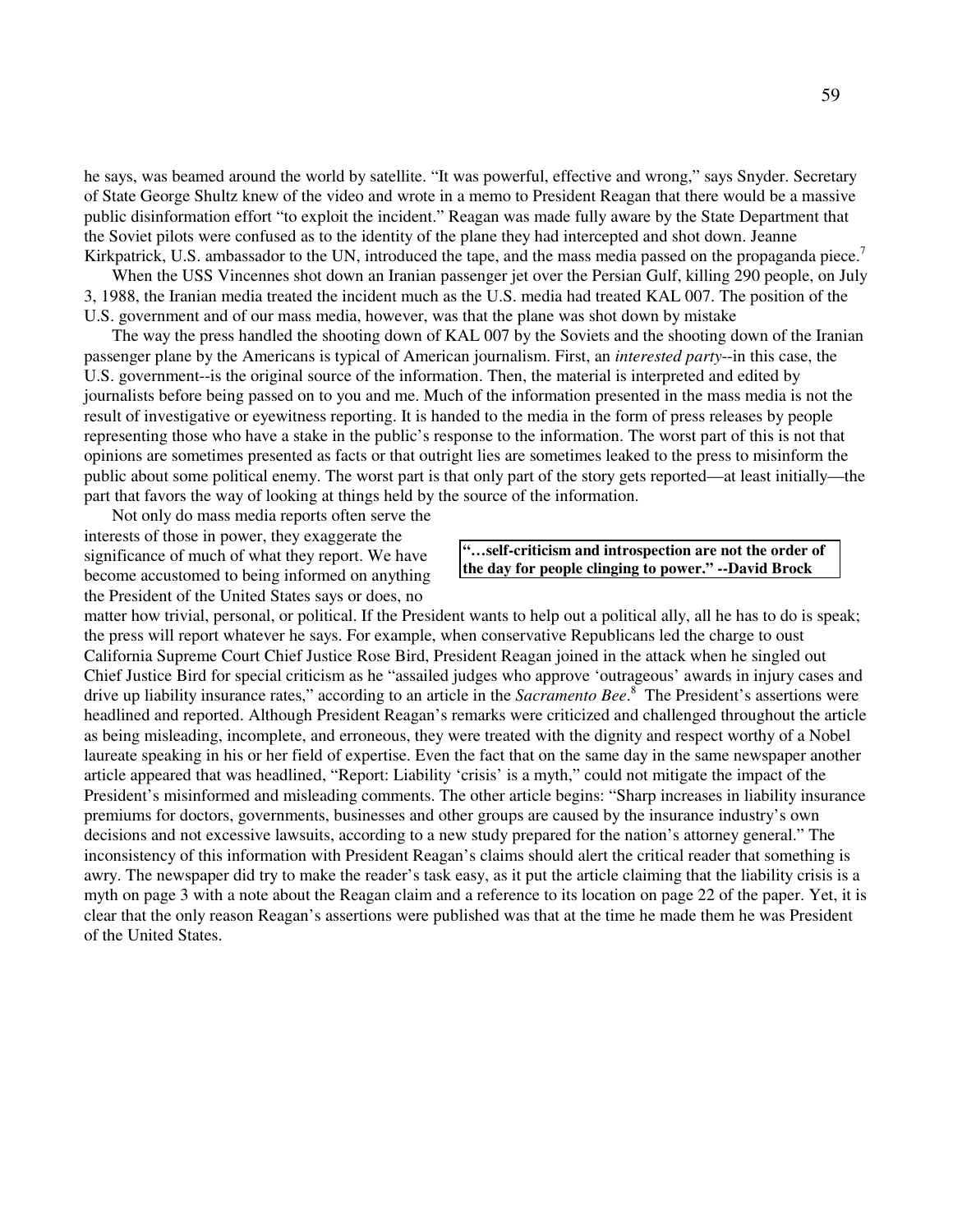Another way that the mass media exaggerate the significance of what they publish is the hype they use to sell what is called "news." In 2004, as the latest edition of this book is being prepared, terrorism and America's war against Iraq dominate the news. In 1999, when the previous edition of this book was being prepared, there was an extraordinary amount of attention being paid to Kosovo. The year before that, the hot topic was President Clinton's sex life, as it was in 1994. Before that it was illegal aliens. Before that it was O.J. Simpson and battered women. In 1994, the focus was not only on Clinton's sex life, but on child abuse and national health care reform. Before that the hot topics were the homeless, cocaine and 'crack' usage, and AIDS. Before that there was a great deal of attention paid to each of the following: drunken driving, teenage pregnancy, Eastern European nations and their struggle for democracy and freedom, the federal deficit, taxes, the Gulf War, droughts and floods, and the alleged kidnapping of thousands of children. One wonders how the nation continues to exist, given all the crises we're

**"...raw news...is to the newspaper readers for the most part inedible and indigestible. The raw news has, therefore, to be processed in order to make it intelligible, for if it is not intelligible, it will not be interesting. And if it is not interesting, it will not be read....If we tried to print only the facts of what had happened...the news items would be like the pieces of a jigsaw puzzle thrown in a heap upon the table."-- Walter Lippmann, Washington Post, September 24, 1949, p. 16. [From** *Argument and Advocacy***, Russel R. Windes and Arthur Hastings (New York: Random House, 1965), pp. 139-140.]**

undergoing. Topics seem to take on a life of their own; they have a kind of 'cash-value' as a bizarre form of entertainment. Each topic is like a fireworks display. It appears in a blaze of glory and disappears as it is replaced by another.

If an alien were to fall to earth and read several daily newspapers, she might come to the conclusion that earthlings are devoted to war, violent crimes, natural and human disasters, drugs, sex, and sports. Despite the fact that most persons on earth are law abiding and non-violent, our mass media publications focus so much attention on violent criminals that it is not uncommon for children to grow up fearing most of the human race. Our worldviews are molded by what we deem significant, and the mass media, by their emphasis on

certain kinds of events, greatly affect, in a perverse way, our overall outlook on life. Educational, judicial, and penal institutions are reported on primarily when the *unusual* occurs. We read about the student who graduates from high school although he or she is illiterate; we do not read about the hundreds of thousands of students who graduate and can read quite well. We read about the murderer who serves ten years in prison and commits a murder within a month of being released. Or we read of the innocent man who spent ten years on death row before being exonerated. We do not read about the thousands of criminals who are processed by our courts every day in an orderly and just fashion and who are punished appropriately. We read of the mentally ill person who shoots people in a shopping mall after warnings by her mother to the police. But we do not read about the thousands of police officers who in the course of an average day filled out thousands of reports, resolved thousands of disputes, and saved a few hundred lives. We rarely hear about any of our institutions until something goes wrong. The usual, the

**"I fear it is just a matter of time before newspapers will be considered the same as any business, a fit prize for investment by interests that do not care about the principles of good journalism." --C.K. McClatchy, editor and Chairman of the Board of McClatchy Newspapers**

everyday efficient and appropriate functioning of our institutions, is ignored. It is the unusual which makes the headlines and, too often, affects our beliefs and attitudes.

Of course, it is not only the unusual that grabs the attention of the mass media. There has been a noticeable decline in journalistic standards with respect to the privacy of public figures. Compounding this decline is a growing disregard for accuracy. Much of this decline is reflective of changes in American society. There is a growing acceptance

of rudeness, invasion of privacy, and vulgarity. We have become a tabloid society. Our news and entertainment are a reflection of our growing indecency. We not only tolerate false and misleading stories if they are sexy enough, we encourage them by our support. As a nation, we seem less interested in truth than in our own personal titillation. Give us a story about President Clinton's or Princess Diana's alleged sex life. We not only don't seem to care whether these stories are true, we don't even ask whether this is the kind of story we should be demanding. Innuendo and rumor suffice. We do not demand good evidence. We certainly do not require that several sources be able to back up a claim which, if true, could ruin someone's reputation. We do not seem to care that false claims can ruin lives. We do not seem to realize that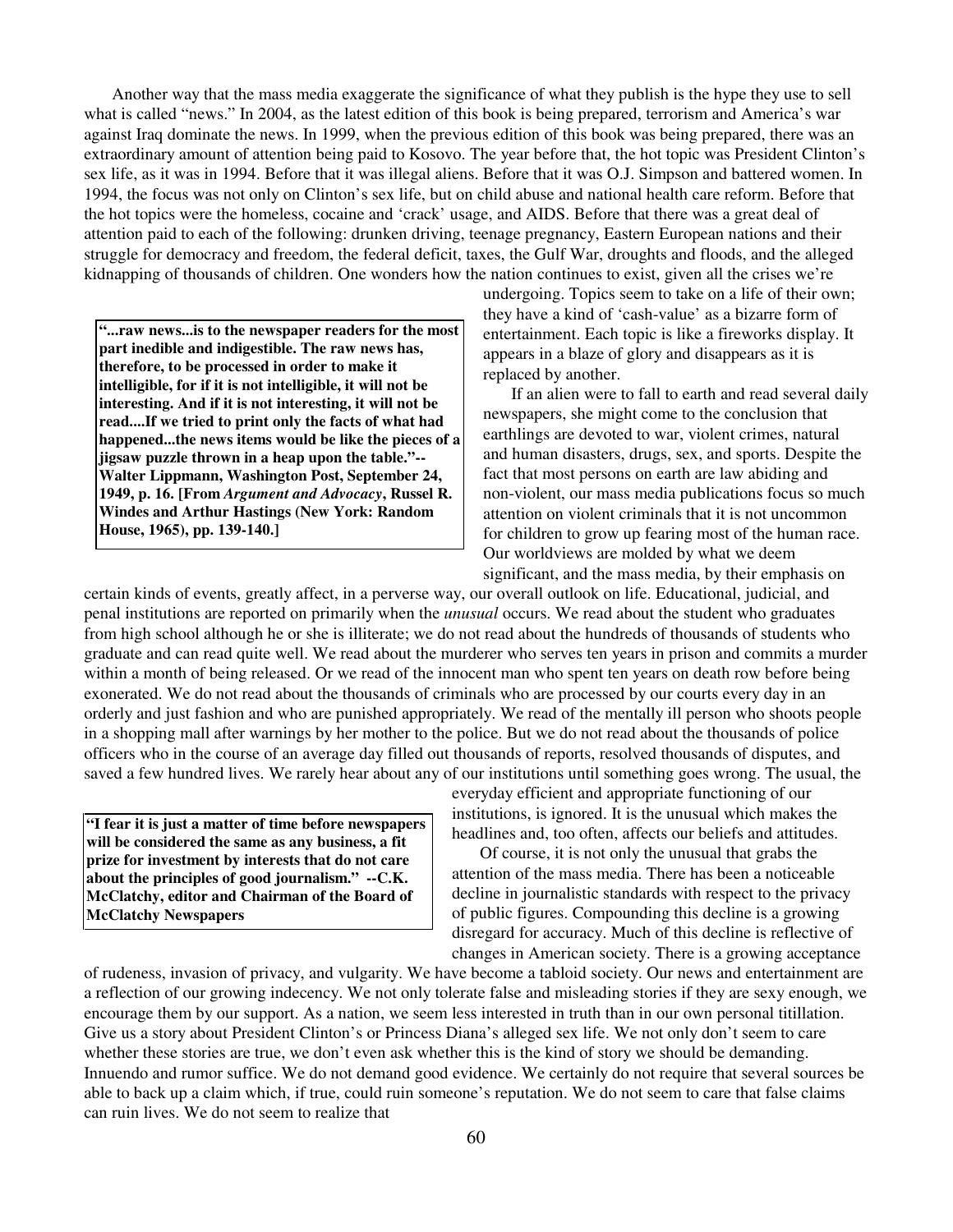anyone with enough money can buy journalists to dig up dirt on anyone. Just give us the dirt. We do not care whether it is real dirt or where it came from or who paid for it.

Our own standards have declined in other ways as well. We seem to accept the notion that even if one story has about zero credibility, when we add up a half dozen such stories we now have credibility. Yet, no matter how many zeros are added together the result is still zero.

I do not advocate different goals for the mass media. What I am advocating is that as critical thinkers we put the reports of the mass media into proper perspective. Recognize them for what they are: almost always one-dimensional and relatively superficial accounts, often biased or slanted, one-sided or even false. While the purpose of the mass media includes providing information, it often seems that the main purpose of most media work is entertainment. The news media provide us with accounts of generally unusual or entertaining events whose significance is often to be found in their tragic or comic entertainment value. This function of the mass media is most obviously witnessed every evening on television where not only are accounts of mass murders and military invasions sandwiched around commercials for laxatives, but stories about the sex lives of celebrities are juxtaposed

to stories about sexual harassment and rape, and accompanied by commercials featuring sexy men and women using sex to sell everything from automobiles to refrigerators.

The mass media must cater to their audience, of course. The things the media emphasize seem to be the things the masses desire to see or read and hear about. The way the mass media present material reflects their audience. We complain loudly about negative ads during political campaigns, where candidates are advertised as if they were a better deodorant or a can of soup while their opponents are accused of stinking up the world with their presence. However, how many of us would tune in to a rational debate (assuming it were even possible) that focused on specific issues of concern to the nation? How many of us would be willing to try to follow a complex political issue for more than five or ten minutes, were the media willing to present it? Such programs are presented occasionally, either on television or in print or in public halls, and they are attended by goodly numbers of people at times. Nevertheless, nobody ever got rich catering to the good citizenship of our fellow Americans.

Besides being oversimplified, the information in the mass media is likely to be incomplete and one-sided. On the one hand, journalists report what they take to be news; they do not necessarily evaluate or judge what they report on. If a district attorney charges several day care operators with sexual abuse of children, the reporter will report it. It Brit Hume and T.R. Reid, in their syndicated column *Computing,* claim that "Most of the computer trade press is not a skeptical outside observer of the industry it covers; it is, instead, very much a part of that industry." They cite *PC Magazine* in particular as one which calls itself "The Independent Guide to IBM-Standard Computing", but which in fact steers and advises companies on programs it then reviews and recommends.

*PC* defends this practice on the grounds that it leads to better products for computer users. Maybe. All we can be sure of is that it leads to products favored by the editors of *PC*. How much computer users benefit from this intimate relationship is questionable, according to Hume and Reid. See their column "Computer mag's no Consumer Reports," *Sacramento Bee*, July 16, 1990, p. C3. In the same issue of the *Bee* (page C2), there was another

article titled "Magazine radiation piece irks advertisers." It seems that *MacWorld*, a magazine for Apple MacIntosh users, is not one of those in the trade that is in cahoots with the industry. They printed an article in their July 1990 issue on the possible health hazards caused by the electromagnetic emissions of computer terminals. The article angered some important advertisers. James Martin, president of MacWorld Communications, said that other articles critical of computer hardware and software products had cost the magazine as much as \$500,000 annually in lost ad revenue. "We're walking a thin line between helping our readers and hurting our advertisers," said *MacWorld* staffer Jerry Borrell. The article noted that relations between Apple and Macworld have become strained over the past two years because of articles criticizing Apple.

is not the reporter's job to investigate the district attorney to make sure that the charge is justified before anything is printed in the paper. If it turns out that the district attorney drops all the charges at a later date, the news media sees its job as being done if it simply reports that the charges have been dropped, and perhaps states why. No matter that lives may have been irreparably harmed by the initial charges and reports. That is how we run things in this country. The news media may report anything about a current court case, unless specifically ordered not to by a judge.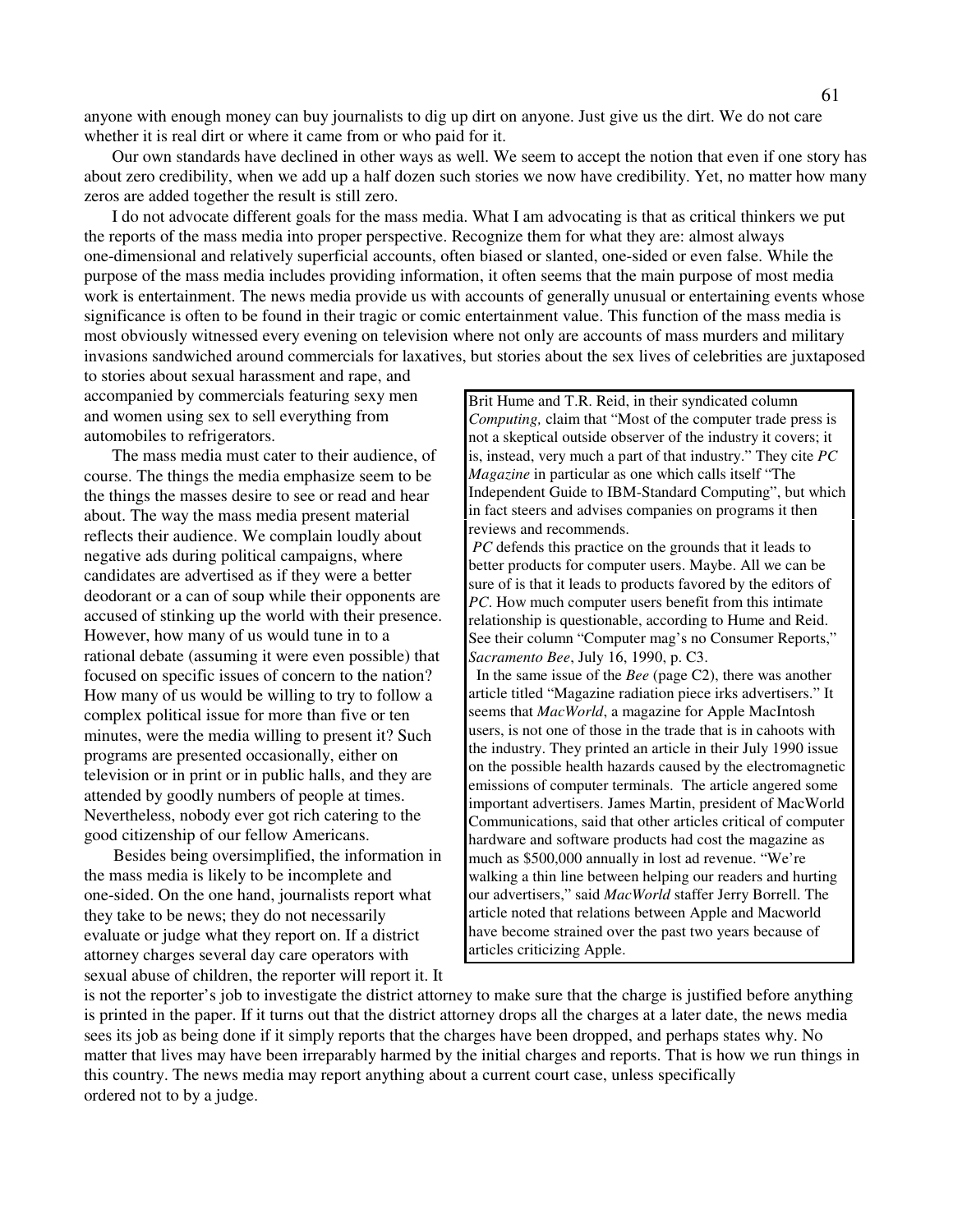The critical reader must be careful to separate what is reported from what may really be the case. Charges do not imply guilt. Accusations do not imply facts. Yet, it is easy to draw conclusions when a reporter, while not specifically asserting his or her own opinion about a matter, quotes from this or that source. It is a perfectly legitimate reporting practice to quote anyone, no matter how idiotic, misleading, or reprehensible. Thus, one can easily slant or slip in judgments on events by quoting people who express one's own sentiments or who express, in a foolish way, ideas one opposes. Also, it ought to be remembered that "news" must go through several screenings before it is presented to readers or viewers. Events must occur and be witnessed. Decisions must be made as to which events are worth reporting on. Reports of those events must be made; to do so, the reporter must select what to report and, necessarily, what *not* to report. Or, press releases and so-called 'public information' releases are received by an editor. Decisions must be made as to which reports and releases will be published. Before they are published, they may have to be edited. Then, when what is to be reported has been selected, decisions have to made

**"Since 1993, the homicide rate nationwide has dropped by 20 percent. Yet in the same period, the coverage of murders on the ABC, CBS and NBC evening news has increased by 721 percent." -- Vincent Schiraldi, director of the Justice Policy Institute, 1998.**

**The homicide rate went down 13% between 1990 and 1995. During the same period, network news coverage of homicide increased 336%. --"Living in Fear," Los Angeles Times, August 23, 1998**.

as to how to present it. Judgments will be made as to where to place a story, how big a headline to give it, what kind of language to use in presenting the story, etc. For television, decisions will have to be made as to what order to present material, what film footage to show, etc. In other words, what and how the mass media present material depend on many judgments made by many people.

Some of those judgments may be affected by the very nature of the mass media. Newspapers and television networks are businesses that depend on advertising for their survival. They are also legislated and government regulated businesses. What is the likelihood that a local newspaper is going to initiate an investigation of local supermarkets (say with regard to the accuracy of their scales) or of local

department stores or automobile dealerships? What is the likelihood that a magazine that depends heavily on cigarette advertising revenue to pay its employees their monthly checks is going to launch an all out media blitz on the hazards and social harms caused by smoking? Is a psychology magazine that has an advertisement for hard liquor on every fourth or fifth page likely to present its readers with a fair and honest portrayal of the social and psychological effects of alcohol?

Personal interest may affect not only what does get reported but also what does *not* get reported. "During the enormous business enthusiasm for mergers, acquisitions, junk bonds, deregulation, 'getting government off the backs of business,' the news was full of the glories of these policies."<sup>9</sup> Little was offered from economists with opposing views. A critical reader and viewer of the mass media must pay attention not only to what is presented but also to what is being omitted.

One wonders where the mass media was while billions of dollars were being ripped off by wealthy bankers and investors following President Reagan's decision to deregulate the banking industry? The most expensive public finance scandal in our history was not treated with much significance by the mass media until most of the damage had been done. Why? Ellen Hume, executive director of Harvard's Shorenstein Barone Center on the Press, Politics and Public Policy, offers these reasons:

1. The Savings and Loan scandal was a *numbers* story, not a *people* story. It was complicated and boring to many mainstream journalists. There were articles written on the subject in the early 1980's but they appeared in local papers or in the trade press, e.g., the *National Thrift News* (now called the *National Mortgage News*). Local reporting "generally isn't read by journalists from the national news organizations." "Financial stories are particularly hard for television." NBC president Michael Gartner commented that the S & L story didn't lend itself to images. Without images, he said, "television can't do facts."

2. Many relevant documents were kept secret by law. Reporters didn't have access to credit reports and crucial loan documents. So, even if they had wanted to, they couldn't have examined documents protected by law because lawmakers fear such information might cause bank panics.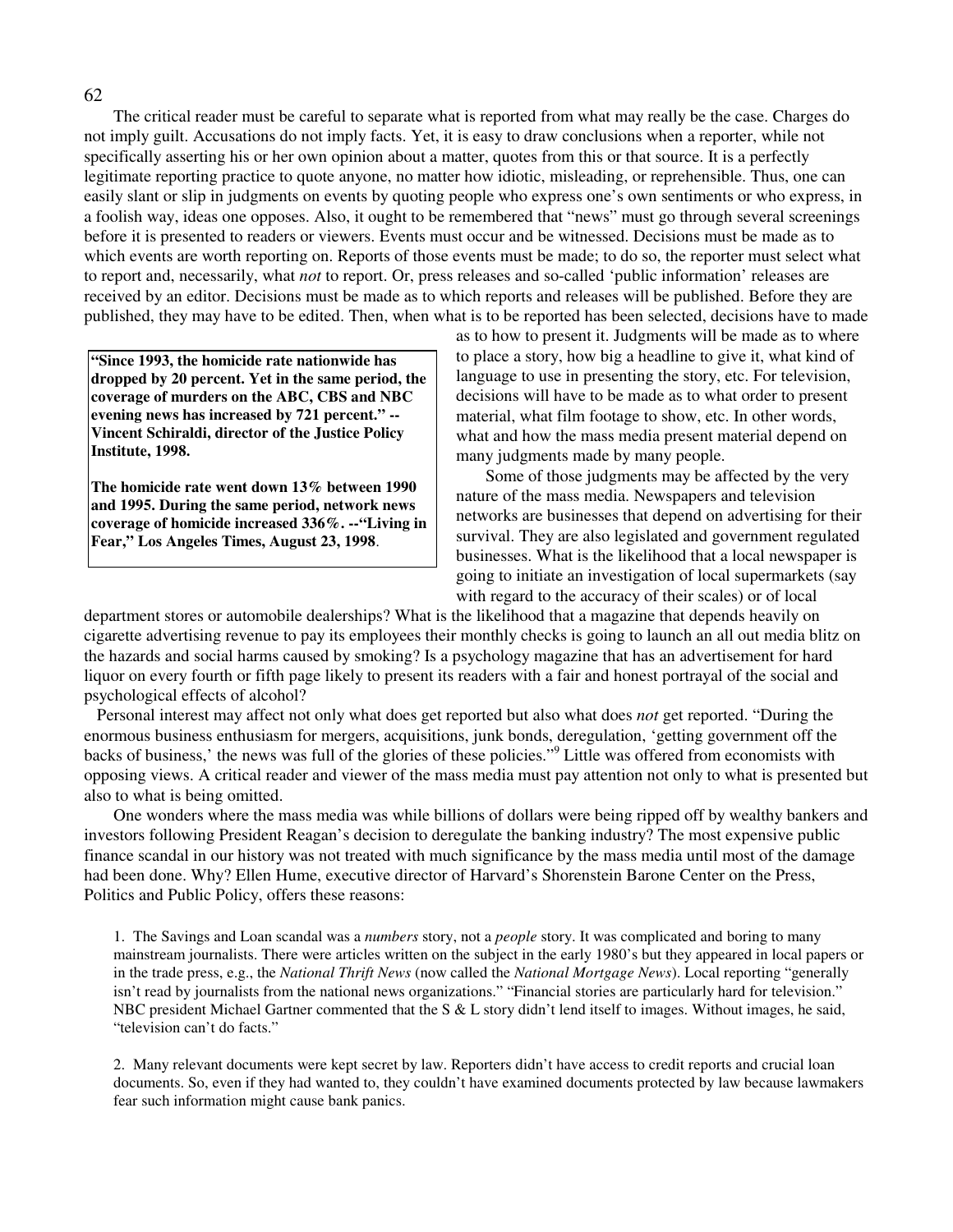3. The victims didn't complain. After all, the federal government was covering the losses. "There weren't any pictures of anguished citizens lining up outside closed savings and loans" in the early days of the scandal. There were in the final days and those pictures began to make the nation realize just how bad things were.<sup>10</sup>

Hume also claims that the mass media did not pick up on the Savings and Loan scandal until very late in the game because the villains were a politically powerful bipartisan group. But three reasons she lists especially interest us:

1. "The press simply isn't equipped to do everything the public expects it to do....

2. Journalists have gotten used to having their information predigested" and

3. "Serious investigative journalism is considered too wasteful for today's bottom-line oriented journalism corporation managers.<sup>11</sup>

In other words, had some of these bank robbing executives been caught having sex with children or murdering one another, some journalist might have investigated them and uncovered, purely by accident, the S & L scandal.

Finally, the critical thinker ought to consider the conditions under which the news is gathered and reported. For example, what is the likelihood that correspondents in foreign countries where there are civil wars and revolutions going on are going to be able to have free access to all the information they desire? What government is going to allow journalists to freely roam amongst the enemy? How complete is information likely to be issuing from a country where journalists are licensed by the government, as is the case in many countries?

## **5.1 Accuracy of the mass media**

Just how accurate is your daily newspaper or the national evening news? Milton Mayer analyzed a page-one story in the *Chicago Tribune* of about 2,500 words and found at least 122 inaccuracies and distortions in it.<sup>12</sup> Accounts of reporters writing of events they didn't attend or making inaccurate quotes (many times invented by the reporter), are well-documented.<sup>13</sup> A study done by Walter Lippmann and Charles Merz examined news articles on the Russian Revolution in the *New York Times* from March, 1917, until March, 1920.<sup>14</sup> What they found was paralleled during the Vietnam War, and, more recently, during the revolutions in Eastern Europe which in no way were

**"We have thousands of highly trained, experienced American correspondents in Washington, but despite many early warnings available to all, they never caught or ran with the depth of the Iran Contra scandal, corruption and waste in the Department of Housing and Urban Development, the savings and loan industry, large-scale nuclear poisoning of community water supplies, mismanagement of our nuclear weapons plans, and so on." -- Ben H. Bagdikian**

anticipated by our general press. The optimism about a U.S. victory during Vietnam was as unjustified as was the optimism that the Russian Revolution would be crushed eighty years ago. Lippmann and Merz concluded that "a great people in a supreme crisis could not secure the minimum of necessary information on a supremely important event." Why? "Because," they said, "Reports on extremely important events are likely to be written to harmonize with generally accepted beliefs and prejudices." Official sources of information are likely to be partisan and less than honest in their reports to the reporters. "Most men...tend to accept or to reject in the light of their prejudices" (Clarke 1929: 276).

In 1922 the Chicago Commission on Race Relations published a report entitled *The Negro in Chicago*. The Commission had studied articles dealing with the Negro that had appeared in 1916 and 1917 in the three Chicago daily papers with the largest circulations.<sup>15</sup> The Commission wrote:

Generally these articles indicated hastily acquired and partial information, giving highlights and picturing hysteria.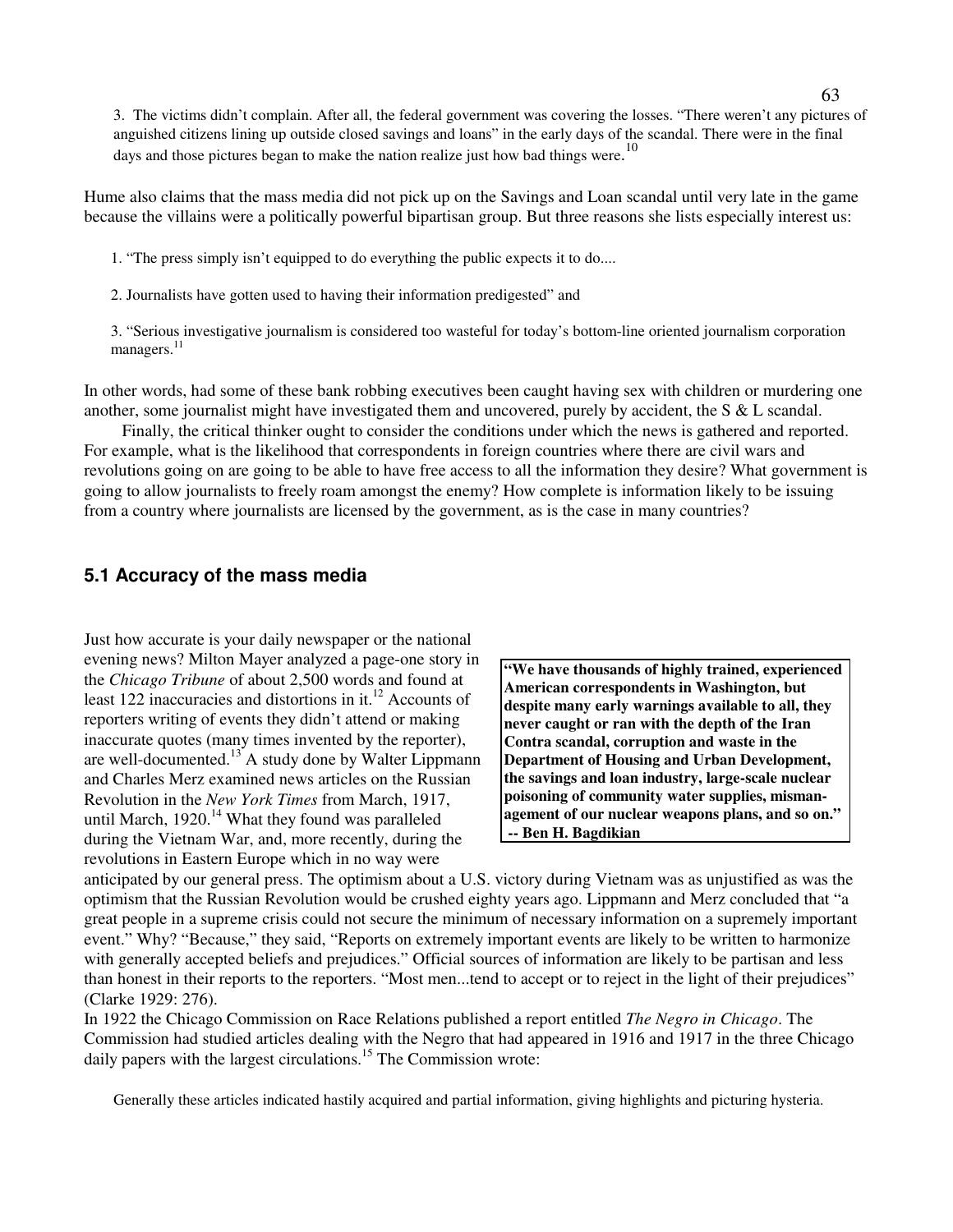Frequently they showed gross exaggeration....The subjects receiving most frequent and extended treatment in these three papers were: crime, housing, politics, riots, and soldiers....For a public which depends upon newspapers for its information an inordinately one-sided picture is presented. This emphasis on individual crimes specifying Negroes in each offense tends to stamp the entire Negro group as criminal.

We hear African-American leaders making the same charges today. The only difference is the word "Negro." On October 23, 1989, it was reported by the Boston mass media (and then around the nation) that a black man

**"...damn it, we make too many mistakes of fact and context. Then too few of us hurt enough inside when we do make mistakes. Too few of us correct those mistakes forthrightfully." --David Lawrence Jr., Executive Editor of the** *Detroit Free Press***, "Is the Press Fair?"** *Parade Magazine***, August 19, 1984, p. 8.**

in a jogging suit had shot Charles and Carol Stuart as they got in their car at a busy intersection in Boston. They had just attended a childbirth class; Carol was 6 months pregnant. The next day doctors performed a Caesarean section on Carol. She died, but delivered an 8-week premature child who also eventually died (on November 9). Charles Stuart, who was shot in the abdomen, described the killer as a black man in a jogging suit with a raspy voice.

Boston mayor Ray Flynn ordered every available cop to hunt for the black killer. *Newsweek* reported that

residents of the racially mixed area where the Stuarts had been attending the birthing class "complained that as many as 150 black men were illegally stopped and frisked every day."<sup>16</sup> The police arrested William Bennet, "a two-time loser with a long rap sheet." On Nov. 21st Charles Stuart reportedly had shown "a strong physical reaction" when shown a mug shot of Bennet. On December 28, Stuart identified Bennet from a lineup saying he looked "most like" the killer. *Newsweek* also reports that "A court document submitted by the prosecutor cited five witnesses as a reason to suspect Bennet....Only a day after the murder, the document said, three teenagers told police that Bennet's nephew had 'said his uncle shot the Stuarts.' A woman also said she saw Bennet on the night of the shooting with jewelry and a gun similar to the one Charles Stuart had described. Another woman reported that Bennet told her Stuart owed him money for drugs; she said Bennet added that the bullet 'wasn't meant for the woman, it was meant for the man'."

On January 4, 1990, Charles Stuart committed suicide. The day before, his brother Matthew had gone to the police and gave them Carol Stuart's wedding ring (which had allegedly been stolen by the killer) and told them that Charles had murdered Carol Stuart and had shot himself in an effort to make it look like someone else had done it. Not long afterwards the gun and Carol's handbag were found in a river where they had been thrown by Jack McMahon, Matthew's friend who had helped him dispose of the incriminating evidence.

Why did Charles Stuart do it? Who knows, but the evidence seems to indicate that he did not want a child and he did not want a wife who did not work. A friend of Charles Stuart, David MacLean, testified before a grand jury that Charles and he were out drinking in September when Stuart had asked him if he knew anyone who would kill his wife. MacLean said that Stuart had told him that Carol had refused to have an abortion and that he was afraid she wouldn't return to her job as a tax attorney after the baby was born. Carol made \$41,000 a year; Charles made about \$100,000 a year as a manager of a fur store. MacLean said that Charles told him he wanted the insurance money to open a restaurant, that he "didn't want to spend the rest of his life busting his ass for somebody else."<sup>17</sup>

The press just reported what the police and Charles Stuart asserted. When Charles made a tearful wheelchair visit to his dying newborn son, the TV cameras were there. When a friend of Charles read a letter at Carol's funeral, it was reported by the press. ("Good night, sweet wife, my love," wrote Charles, "Now you sleep away from me. I will never again know the feeling of your hand in mine, but I will always feel you...")

*Newsweek* wrote: "If it does nothing else, [Stuart's] suicide may help clarify the double standards and prejudices that allowed Stuart to succeed with his plot in the first place." After describing the "media circus," the "rationalized racism," and other inadequacies and failures of the press and police to be fair, skeptical, non-judgmental, and honest, *Newsweek* wrote: "When the police, under pressure from frenzied press coverage, are desperate to make an arrest--that's the time when the standards of evidence should be at their strongest, not weakest."<sup>18</sup>

A final note on the affair: minutes after she heard about Stuart's suicide, literary agent Jane Dystel phoned writer Joe Sharkey. That afternoon Sharkey was in Boston interviewing figures in the Stuart case. A few days later,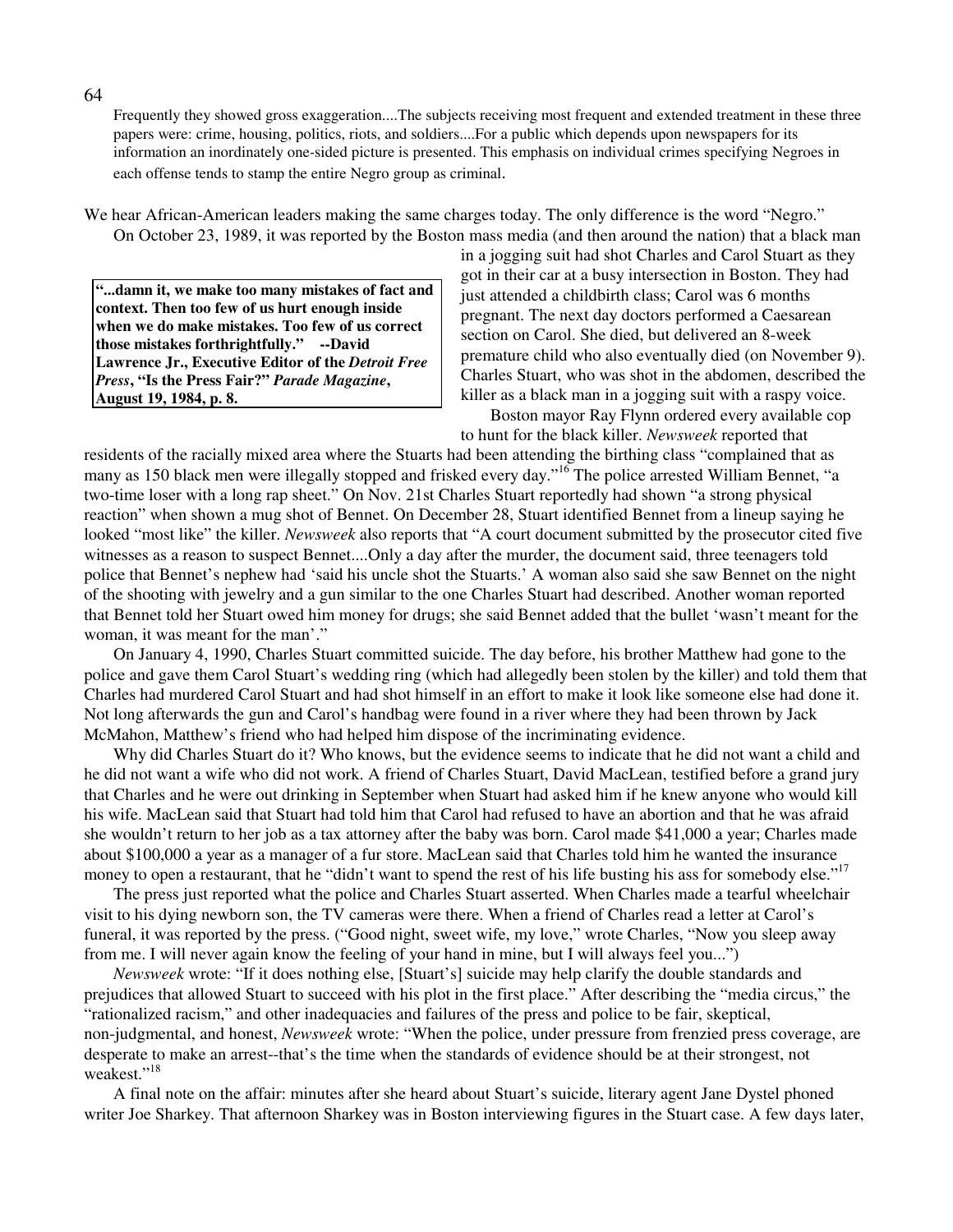Dystel and Sharkey had a 26-page book proposal on an editor's desk. As news stories get turned into books and movies almost as soon as they are reported, the line between news and entertainment gets blurrier and blurrier. Before the year was out, "Good Night Sweet Wife: A Murder in Boston" showed on TV and was billed as a "factbased story." Authorship was credited to Daniel Freudenberger.

As further evidence of how entertainment drives the news—even news regarding brutal murders—witness the number of books written by the attorneys involved in the O.J. Simpson trial. Prosecution lawyers have two books out; and at least two defense team members have published books on the trial. Marcia Clark of the prosecution and Johnny Cochran of the defense have each found work on television doing talk shows on law and crime. Even O.J. Simpson was hired to do commercials for a legal firm.

#### **5.2 Managing the news**

After the Geneva Conference in 1955, the term "managing the news" was coined by James Reston of the *New York Times* to describe "any governmental policy of issuing false evidence, suppressing evidence, distorting evidence, or harassing unfriendly critics." About the Geneva conference, Reston wrote:

I think there was a conscious effort to give the news. . .an optimistic flavor. I think there was a conscious effort there, decided upon even perhaps ahead of time, for spokesmen to emphasize all the optimistic facts coming out of that conference and to minimize all of the quarrels at that conference. . . .

After the Geneva conference a decision was taken in the government that perhaps this was having a bad effect, that the people in the Western countries were letting down their guard, and therefore a decision was made . . . that the government should strike another note. So that after the Geneva smiling, the new word went out that it might be a good idea now to frown a little bit, so the President made a speech at Philadelphia, taking quite a different light about the Geneva Conference. That is what I mean by managing the news (Clarke: 148).

The actions of modern politicians to manage the news are not completely without precedent. Abraham Lincoln suppressed the Emancipation Proclamation for three months because his advisers feared its release might cost the Republican Party an election. Today's presidents manage the news in ways Lincoln could not have imagined. We will give two examples. The first concerns President Bush and how he allowed himself to be manipulated for political reasons by a public relations firm representing the emir of Kuwait. The other concerns the way Presidents Clinton and Bush used the press.

## **5.2.1 Hill & Knowlton manipulate a nation**

One of the more egregious examples of TV news manipulation is the work done by the public relations firm of Hill and Knowlton after the invasion of Kuwait by Iraq. Hill and Knowlton worked for *Citizens for a Free Kuwait*, funded by the emir of Kuwait. Hill and Knowlton ignited public opinion to go to war in Iraq by coaching the daughter of Kuwait's ambassador to the U.S. to lie about herself to a Congressional committee (she said she was Nayirah, a Kuwaiti refugee) and claim that she had witnessed atrocities against babies by Iraqi soldiers. She claimed the soldiers stormed a hospital in Kuwait and pulled premature babies from their incubators, leaving them to die. President Bush cited the infants' deaths as an example of the kind of brutal aggression these modern day Nazis would continue to engage in if they were not stopped.<sup>19</sup> Hill and Knowlton also made available to news agencies videotapes of Kuwaiti refugees whose stories served their client's interests. At the time, Craig Fuller, President Bush's former chief of staff, headed Hill and Knowlton. The public relations firm had unrestricted travel privileges in Saudi Arabia, while journalists were severely limited in where they could travel to. The PR firm also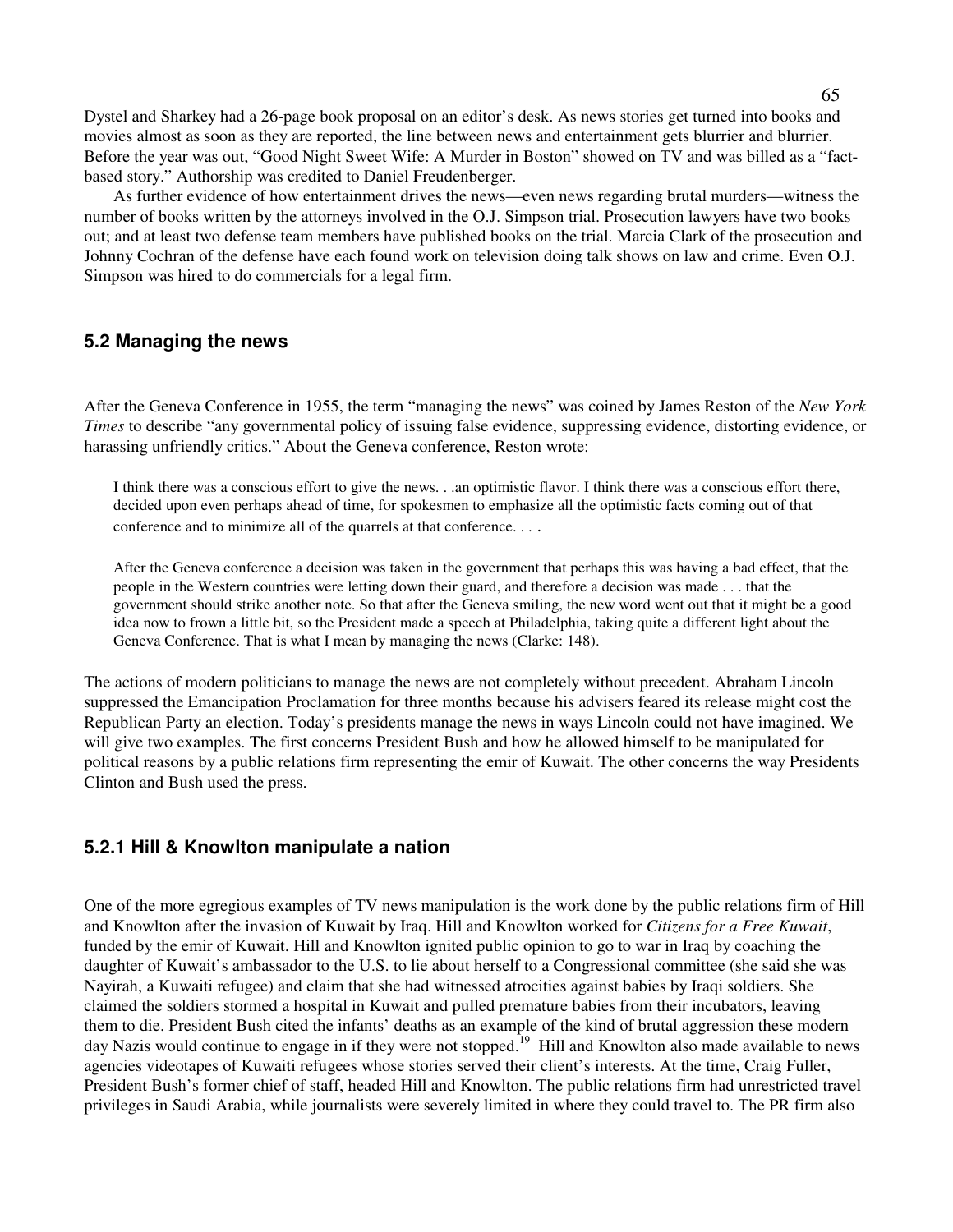was the source for many amateur videos shot inside Kuwait and smuggled out to be edited and distributed by Hill and Knowlton on behalf of their client. These videotapes were widely used by TV news networks. The PR firm also coached Fatima Fahed for her lying testimony before the United Nations Security Council about atrocities she alleged she had witnessed in Kuwait. Morgan Strong interviewed Fahed, a close relative of a senior Kuwaiti official and the wife of Kuwait's minister of planning, in Jedda, Saudi Arabia, *before* her UN testimony and she told him she had no firsthand knowledge of atrocities.<sup>20</sup> Says Strong, "It is an inescapable fact that much of what Americans saw on their news broadcasts, especially leading up to the Allied offensive against Iraqi-occupied Kuwait, was in large measure the contrivance of a public-relations firm."<sup>21</sup>

### **5.2.2 Clinton & Bush manipulate the press**

Another example of managing the news is the way President Clinton used local television stations to bring his agenda to the American people on issues such as health care, the U.S. role in Somalia, tax reform, etc. For example, Mr. Clinton appeared on a television program in Sacramento, California, in October 1993, called "California Town Hall." It was moderated by KCRA Channel 3 anchor Stan Atkinson. The ninety minute program was broadcast statewide to NBC affiliates. After Sacramento, Clinton would take his "town hall" show to some other town in some other state. Why not just have a press conference in Washington, D.C., with the national and international press asking the questions? Because you cannot manage the Washington press corps the way you can local anchors or "town hall" sessions. The town hall audience and the questions they would ask the president were screened and selected by KCRA. We wanted "real people, not political types" in the audience, said KCRA new director Bill Bauman. "We tried to pick questions that deal with a wide variety of issues." 22 *Real people* asking a *variety of questions*: what more could a president ask for? No seasoned veteran of Washington manipulation asking follow-up questions to pointed inquiries. No relentless pressure to address rather than evade issues. Just soft questions, maybe a few tears and heartfelt expressions of sympathy to someone in the audience. Clinton could get out his message in a no-risk, easy-to-control, non-threatening setting.

**Paramount studios stopped all company advertising in** *Daily Variety* **because of a scathing review by Joseph McBride of Paramount's "Patriot Games." McBride has been a staff critic and reporter for** *Daily Variety* **for over 20 years. He described the movie based on the novel by Tom Clancy a "right-wing cartoon of the British-Irish political situation." How did the editor of** *Daily Variety***, Peter Bart, respond to McBride's politically influenced review of a politically influential movie? He apologized to Paramount and said not only would McBride not review any more Paramount films but his "situation as critic is being reviewed." Bart said he was especially disturbed by "the political nature of the review." Would Bart have been disturbed if McBride's review had expressed political sympathy with Clancy's?**

A similar technique was used by both Bush and Clinton during their presidential campaigns. They would rent a small TV studio and satellite time. They would beam to local stations so that they could be interviewed by local anchors. These were paid interviews. That is, the candidates paid for the studios and the use of the satellite transponder. The candidates could get their messages out to a large television audience while appearing to be interviewed by the local anchor of every city in America. From a studio in Arkansas, Clinton conducted 40 interviews with stations in 25 states. His campaign paid for the interviews. He was doing commercials, in fact, but it is much cheaper this way.<sup>23</sup>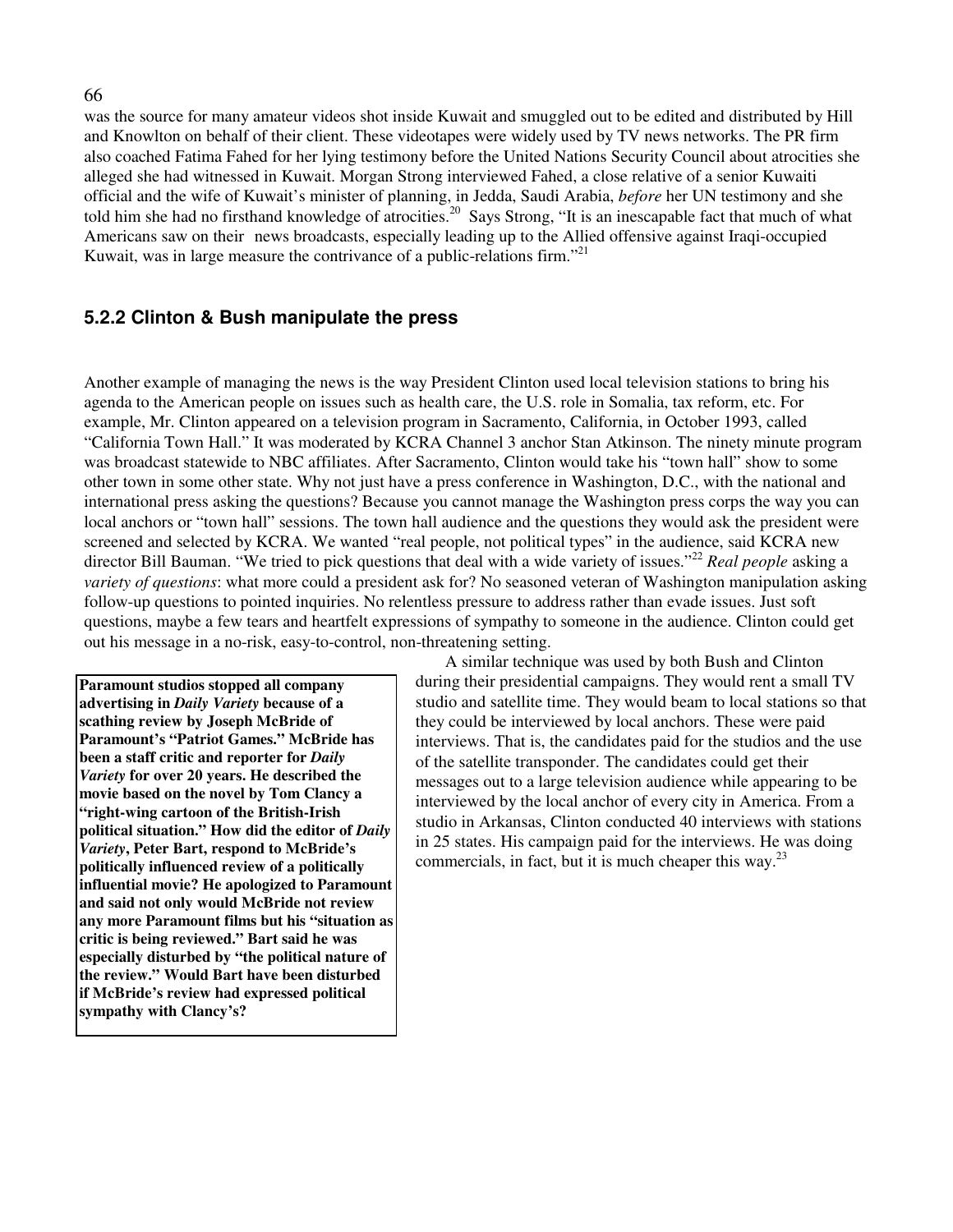#### **5.2.3 Special interest groups**

Presidents and powerful PR firms are not the only ones who manage the news. Special interest groups also actively attempt to manage the news and manipulate public opinion. For example, on June 13, 1991, the *CBS Evening News* did a story on the hazards of automobile safety belts. A videotape was shown of a car tipping on its side, the car door opening, and the shoulder strap failing to hold a dummy, which fell out of the car and was crushed. CBS news correspondent Mark Phillips stated that shoulder straps are "a labor-saving device that may be costing lives instead of saving them." CBS's "eye" logo ran throughout the video segment of the story. The video, however, was not done by CBS. It was a video news release (VNR) sent to CBS by the Institute for Injury Reduction (IIR) which, says David Lieberman, is "a swell-sounding name for a lobby group largely supported by lawyers whose clients often sue auto companies for crash-related injuries."<sup>24</sup> Lawyers for IIR often show reports like the CBS segment in court, hoping it will help them win cases and increase their settlements and thus increase their fees. Juries find reports aired by CBS and other major news agencies to be more credible than some taped test by a lobbying group with an obvious axe to grind.

According to Lieberman, some 4,000 VNRs were made available to newscasters in 1991. A Video News Release is the video equivalent of printed propaganda provided by interested parties to newspapers and magazines. One firm, Medialink of New York, distributed about half of these VNRs. About 80 percent of the country's news directors say they use VNR material at least several times a month. The opportunity for manipulation of the TV news media is perhaps better than that for print media being influenced by press releases simply because the value of video footage can be completely independent of its news value. The image, not the information, will capture the audience.

*TV Guide* recommends that the label **VIDEO SUPPLIED BY [***COMPANY OR GROUP NAME***]** be visible for as long as VNR material is on-screen.<sup>25</sup> Something similar should be required of all infomercials, those halfhour or hour-long commercials that are presented as if they were news or entertainment programs. David Bartless, president of the Radio-Television News Directors Association, believes that stations should tell their viewers when they are watching a campaign-supplied interview. Such interviews, he believes, should be treated as if they were VNRs. 26

In March, 2004, nineteen journalist groups asked "that public agencies stop producing videos that imitate television news stories or use announcers that identify themselves as reporters. Viewers expect a reporter to be a journalist employed by a news organization." In VNRs, so-called reporters are often working for a public relations firm hired by a government agency. "We find that misidentification unacceptable," they said. About the same time the journalist groups were complaining about the misuse of VNRs, Congress was investigating a claim that VNRs were produced by the Bush administration in which actors posed as journalists praising the benefits of the new Medicare law.

In considering the issue of managing the news, we must remember that many news organizations are part of huge conglomerates that have many special interests. For example, General Electric owns NBC, the

**"No people can be really free if its press is spoon-fed with government pap or if the news which provides a democracy with the rationale for its actions is so controlled, restricted, managed, or censored that it cannot be published."--Hanson W. Baldwin, "Managed News: Our Peacetime Censorship,"** *Atlantic Monthly* **(April, 1963), pp. 53-59.**

PAX Television Network, Telemundo Communications Group, CNBC, MSNBC, and Bravo, in addition to numerous local television and radio stations. When the *Today* show (NBC) did a program on shoddy products and their manufacturers that originally mentioned General Electric as one of the manufacturers, the GE name was deleted.<sup>27</sup> GE invests heavily in defense and nuclear power. When do you think we will see a major documentary on NBC on either of those subjects? Also, soon after GE bought NBC in 1986, a corporate executive sent out a memo advising NBC employees to start a political action committee with the aim of influencing congressional legislation on favored company projects. Failure to do so would raise questions about an employee's "dedication to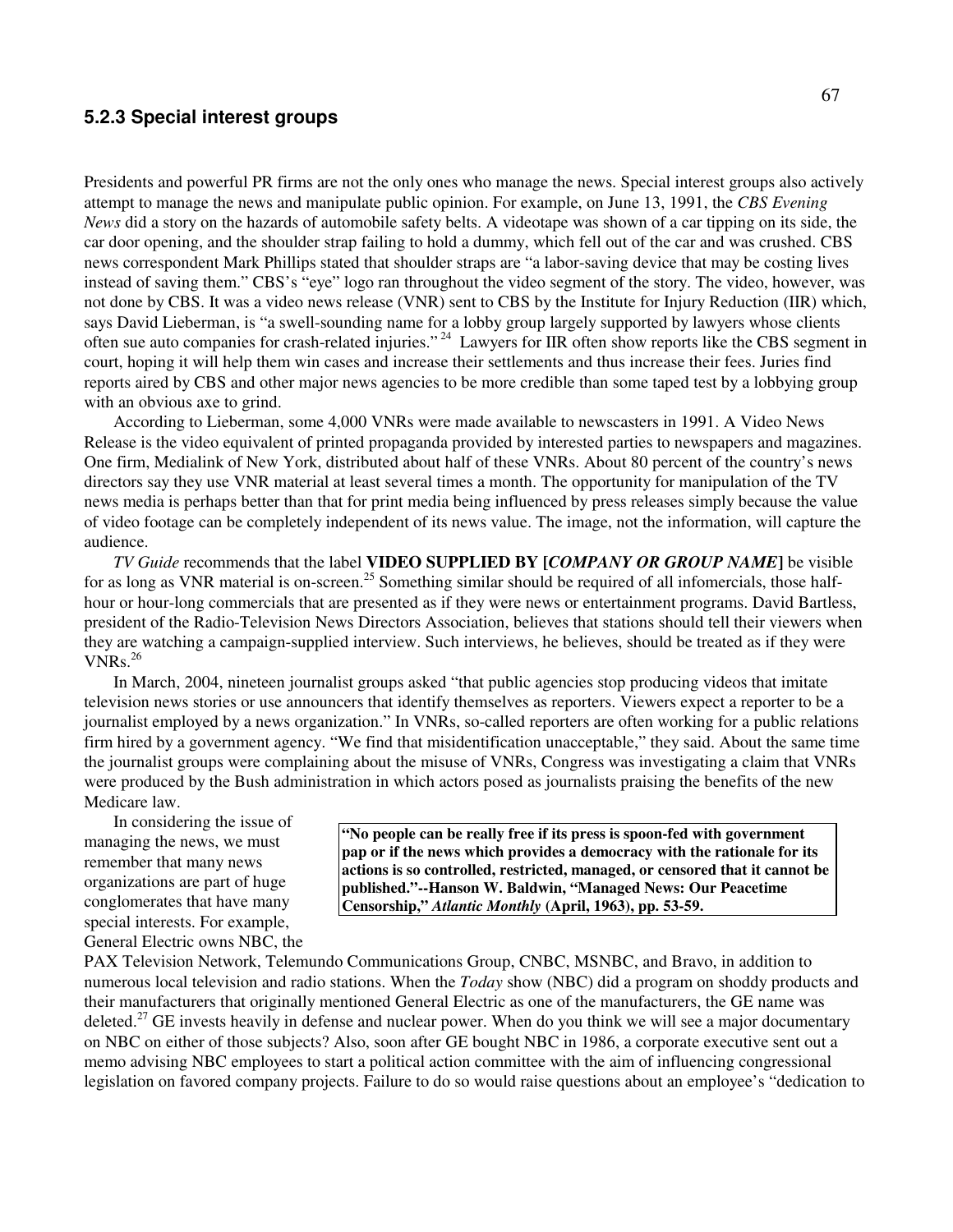the company." When GE sold its home appliance division (which is what most Americans identify GE with, thanks to decades of advertising) to a foreign firm, the news was not reported by NBC. It was reported by ABC and CBS.

On the other hand, Disney owns ABC, which was one of the first to report that Kathy Lee Gifford's Wal-Mart clothing line is made by child laborers making pennies a day. Gifford's TV talk show was on rival CBS. However, no ABC newscaster mentioned that much of Disney's clothing is also made by children in foreign countries. Disney also owns A&E, the History Channel, ESPN, and Lifetime, as well as many local television and radio

**"In a universe that values entertainers more than it values journalists, the journalists are becoming entertainers....partly paid for by profits from entertainment shows...."The greatest risk in this newsas-entertainment urge is the most obvious--the trivialization of important issues once deemed worthy of serious treatment even at the cost of lower ratings.... -- Peter J. Boyer,** *Who Killed CBS?- the undoing of America's number one news network* **(New York: St. Martin's Press, 1989).**

stations.

The other major network, CBS, is owned by Viacom, which also owns Simon and Schuster, Blockbuster, Paramount Pictures, and numerous radio stations. Rupert Murdochs' News Corporation Limited owns Fox Broadcasting, 20th Century Fox film productions, numerous television stations and newspapers (mostly in Australia and the United Kingdom), HarperCollins publishing house, and TV guide, among other things. Time-Warner is the largest media company in the world. It owns CNN, Court TV and Turner Broadcasting. It owns AOL and

MapQuest.com, in addition to TimeLife Books, numerous magazines, and many film, TV, and music production companies.

In addition, the Sinclair Broadcast Group controls more television stations (62) in the U.S. than anyone outside the major networks. Sinclair Broadcast Group reaches about one-fourth of U.S. households. Like Fox Broadcasting, it uses its power to promote a conservative political agenda in its news department. For example, in April of 2004 it ordered its seven ABC stations not to broadcast "Nightline" because it planned to broadcast the names and photographs of the more than 500 U.S. troops that had been killed in the Iraq war. The Sinclair Group said it thought the program was trying to undermine the war effort. Shortly before the 2004 presidential election, Sinclair ordered its stations to show an anti-John Kerry film. It offered Kerry time to respond after the film aired, but it was not required by law to do so. In 2000, the "personal attack" law, which gave politicians the right to respond to television attacks on their honesty or integrity, was abolished. The "fairness doctrine," which was adopted by the Federal Trade Commission in 1949 out of concern that stations would use their power to advocate single perspectives, was abolished in 1987 by the Reagan administration.

Sinclair fired its Washington bureau chief because he publicly criticized the company for ordering the anti-Kerry film to be shown. Sinclair relented when shareholders, concerned that the value of their stock would diminish, challenged the plan to air the program. Sinclair announced that only parts of the anti-Kerry program would be shown during a program that would examine the use of documentaries such as Michael Moore's "Fahrenheit 9/11" and "Celsius 41.11" to influence elections. Michael Moore's attempt to have his anti-Bush film "Fahrenheit 9/11" shown on pay-per-view cable TV the night before the 2004 election added fuel to the speculation that eventually media politics will abandon all pretense at being fair or balanced and will degenerate into a propaganda war by competing political viewpoints ("Politics and TV: An explosive mix?" J. Freedom du Lac, *Sacramento Bee*, Oct. 17, 2004, p. 1.) The producers of "Celsius 41.11," a pro-Bush film aimed at refuting many of the claims made in Moore's film, scheduled its release for shortly before the 2004 presidential election.

So what is new? What is new is the kind of ownership of today's TV and radio stations and newspapers. Most are not family or locally owned. Today, multinational corporations own many of the mass media broadcasting or newsprint businesses. They are in competition with each other for more than just news stories. They have many economic interests, and their reports can affect those interests. Is this situation ideal for assuring that the public gets fair and accurate information from the sources of that information?

Finally, individual rich persons can manage the news because they can either buy newspapers and television stations or they can hire journalists to produce stories for them: e.g., Rupert Murdoch (Fox network and various publications), the Rev. Sun Myung Moon (*Washington Times*), Bill Gates (richest man in the world and owner of Microsoft) or Richard Mellon Scaife. In the case of Microsoft's Gates, they can wage fake "grassroots" support for their company by soliciting opinion pieces from free-lance writers and letters to the editor from business leaders

#### 68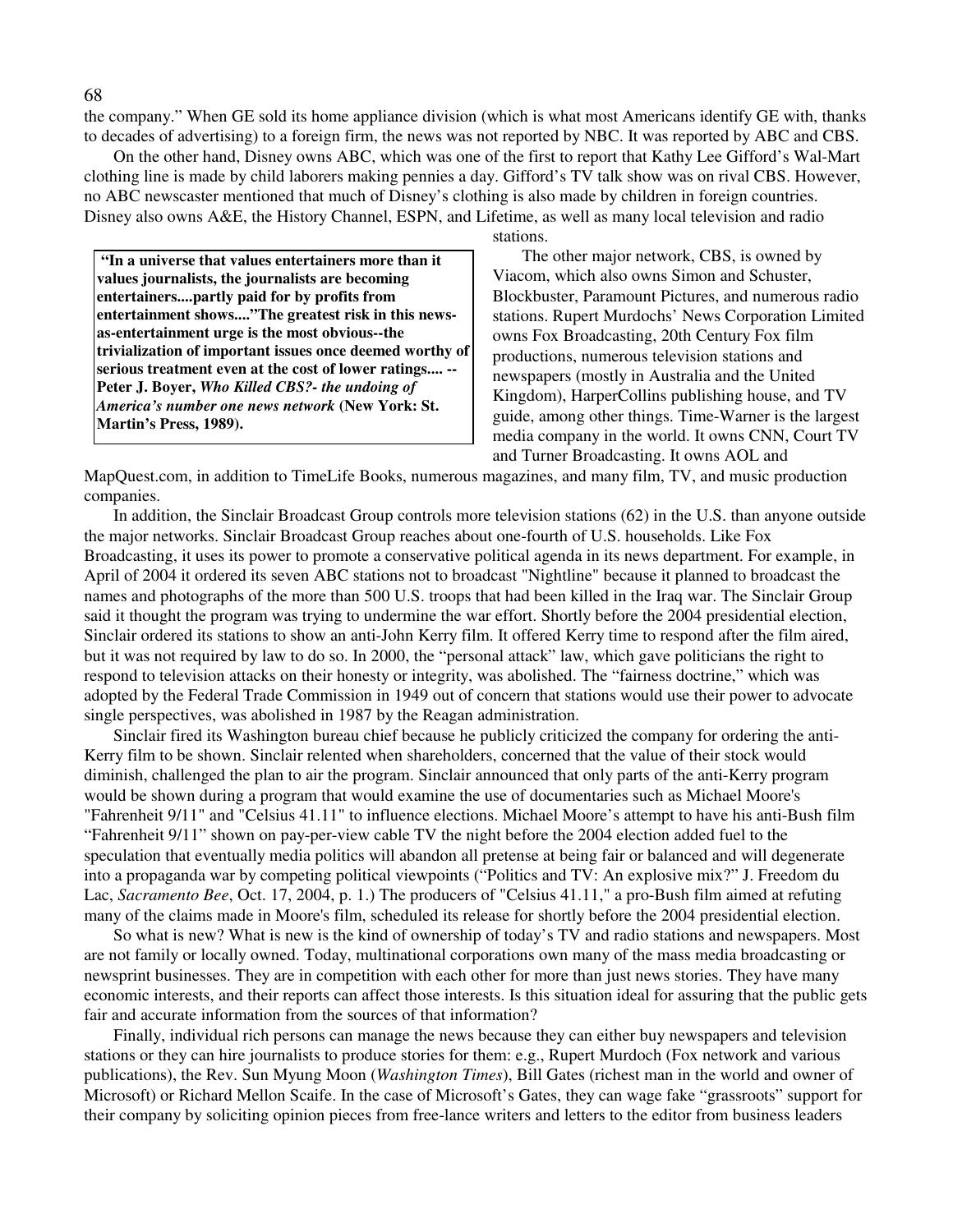expressing their support of Microsoft in one of its many anti-trust battles with the government. Scaife has spent millions of his inheritance from the Mellon banking family to hire "journalists" to destroy President Clinton's reputation by proving that deputy White House Counsel Vince Foster did not kill himself. Scaife also owns the *Pittsburgh Tribune-Review* whose Clinton-bashing reporter Christopher Ruddy has financial ties to Jerry Falwell and others on the Christian right who would like to replace Clinton with one of their own. Falwell's associates produced *The Clinton Chronicles* (1994), a videotape accusing Clinton of everything from Foster's murder to cocaine smuggling. The video was narrated by Larry Nichols, who was fired from a state agency for malfeasance in 1987 by Arkansas Governor Clinton. Nichols received more than \$89,000 from *Citizens for Honest Government*, the front name for the group that produced the video. Falwell's buddies have set up the Rutherford Institute which, among other things, funded the Paula Jones' sexual harassment suit against President Clinton. The Rutherford Institute pretends to be a "civil liberties" group, but its main aim seems to promote hatred of Clinton and saving the world through prayer in the schools and opposing abortion. Its founder, attorney John W. Whitehead, worked for Falwell's Moral Majority Legal Defense Fund. Add to this mix R. Emmet Tyrell's *American Spectator*, and you have what Hillary Rodham Clinton referred to as a "vast right wing conspiracy" to smear and ruin her husband. David Brock, who used to be one of the darlings reporting for *American Spectator*, fell out of favor with the entire conservative community when he wrote a book on Mrs. Clinton that did not demonize her. Brock was the one who started the Paula Jones debacle by writing an article based on the claims of Arkansas state troopers Larry Patterson and Roger Perry who claimed they witnessed Clinton in various sexual escapades when he was governor of Arkansas. Brock now doubts the veracity of the troopers' story and admits that his purpose in writing the story was "ideological." He now claims that "in 1994, Nichols and state trooper Patterson opened a joint bank account and began making payments to at least six other people from Arkansas who made allegations about Clinton's personal life." Patrick Matrisciana, the president of *Citizens for Honest Government*, held a joint bank account with Christopher Ruddy with total assets of \$3.069 million which was used to make "payments to critics of the president."<sup>28</sup> Many of the claims originating with these conservative groups were reported without further investigation by mainstream newspapers such as the *Wall Street Journal* and the *Dallas Morning News*. Each of those newspapers reported and then retracted false stories about an eyewitness to sex between the President and Monica Lewinsky. The irony is that Clinton's behavior was so reckless that very little effort would have been needed to discredit him.

These efforts to inform, misinform, and disinform (purposely provide false and misleading claims as if they were accurate information) cross the line between managing the news and *faking* the news, the topic to which we now turn.

#### **5.3 Fake news**

In 1985 the syndicated columnist Richard Reeves claimed that "The people taking over television are blithely going about the business—the very profitable business—of screwing up America's heads so bad that by the time they're finished we won't know up from down, truth from fiction."<sup>29</sup> Reeves feared that a new generation of television journalists "trained in sales conferences and dressing rooms" would significantly affect our perception of reality with its penchant for "fiction news." Today it is not called "fiction news" but *docudrama* or *news reenactment*. Reeves was concerned that programs such as NBC's mini-series *Fatal Vision* would be just the beginning of presenting fictionalized accounts as if they were documentaries. *Fatal Vision* was about the murders of the wife and children of Dr. Jeffrey MacDonald, who was found guilty of the crimes. A poll done in MacDonald's hometown by *Newsday* found that before the film was shown 20 percent thought MacDonald was guilty; after the film was shown 50 percent thought he was guilty. Many people, said Reeves, "believe that the camera doesn't lie."

Reeves was ahead of his time. Re-enactments present fiction as fact, and they do so in a medium that uses images to give the illusion of reality. Re-creations of events can be misleading and deceptive, making the viewer think an alleged event actually occurred. The opportunity for abuse of journalistic power has rarely been as great. For example, ABC's *World News Tonight* aired a dramatization of alleged spy Felix Bloch passing a briefcase to a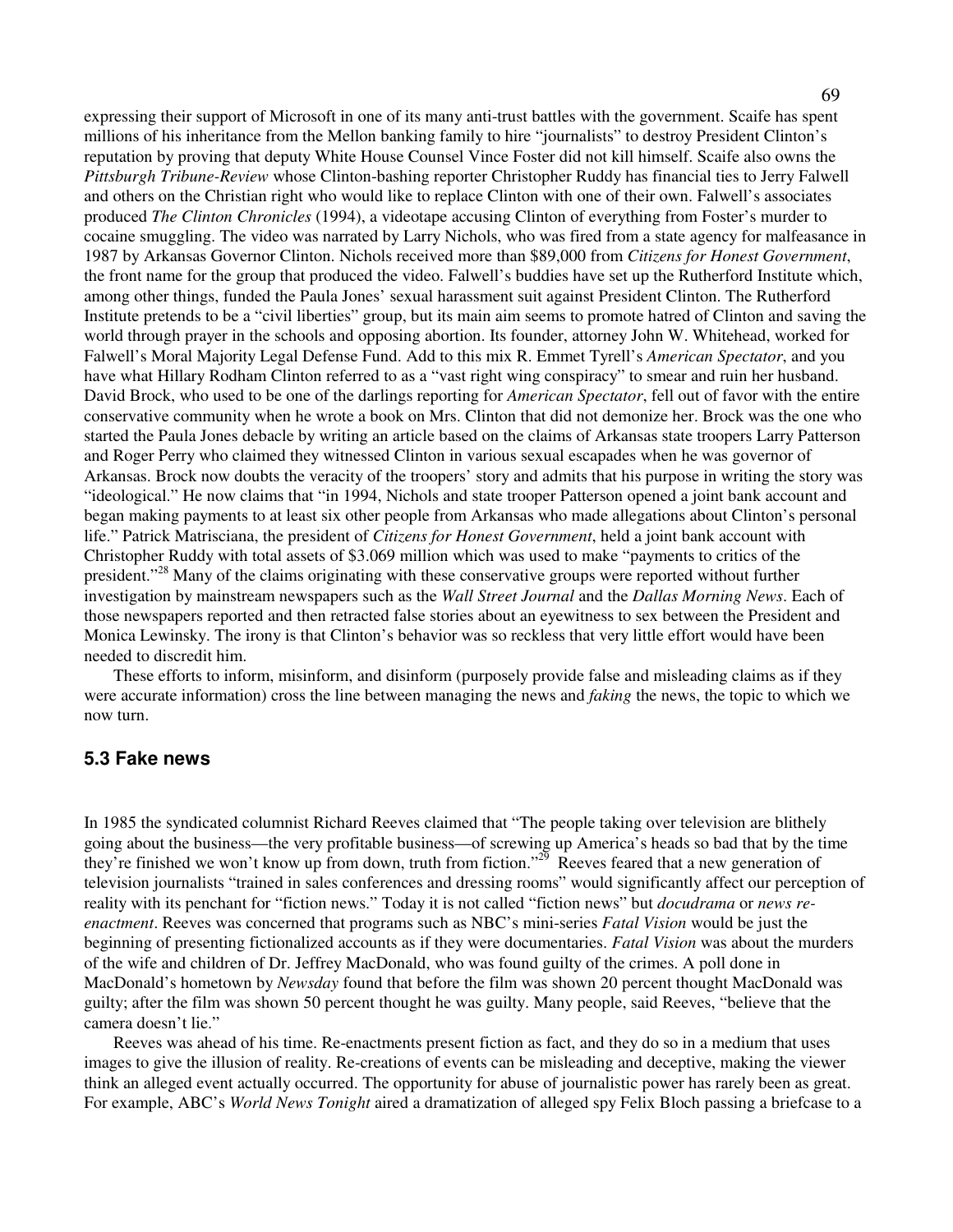Soviet agent. The scene looked like the real thing and it was not labeled a simulation. It made an alleged event look like it was a recorded fact.<sup>30</sup>

### **5.3.1 Faking crimes: the American posse**

Presenting re-enactments of crimes, as in the programs *America's Most Wanted* and *Unsolved Mysteries*, has become very popular. These programs worry some people other than wanted criminals. Civil-liberties lawyers and media-ethics experts "have become increasingly uneasy" about such programs, according to Edward Felsenthal of the *Wall Street Journal*. "They argue that the shows present a one-sided version of how a crime took place, often pinning blame on suspects before they've even been indicted. And they worry that suspects won't get a fair trial if potential jurors form opinions on the basis of the television show, even though judges often disqualify jurors who have been exposed to pretrial publicity."<sup>31</sup> Not only are the crimes presented from the point of view of the police, but also the concern for ratings may have the shows turning petty crimes into major ones and minor offenders into major criminals.

More important, though, than the potential for distortion and prejudicing a criminal case, is the fact that such shows require an intimate rapport between the police and journalists. According to Felsenthal, law-enforcement officials praise programs that turn millions of viewers into "the largest posse in the history of police work." At least one viewer, Tom Goldstein, is concerned. "One of the roles of the media is to be a watchdog on law enforcement," says Goldstein, dean of U.C. Berkeley School of Journalism. "When the two become partners, it leads to mischief."<sup>32</sup>

It should be added that it is not just *fiction* news that concerns lawyers and media-ethics experts. The way the news media covers ongoing criminal investigations, preliminary hearings, and trials in high profile cases can be just as one-sided and manipulative as faked news.

### **5.3.2** *Dateline***: the faked truck explosion**

Advertising executive Jim Morrissey said: "The facts are never enough....Imagery lives on." Unfortunately, sometimes the desire for vivid imagery compromises the presentation of the facts not only in advertising but also in news reporting, leading some television news programs to commit serious violations of even the most lenient media-ethics. I am referring to the practice of not just re-creating the news but of *faking the news entirely*.

One of the most publicized example of fake news in recent times is the case of NBC's faking a crash test in a story about trucks made by General Motors. The story, labeled "Waiting to Explode?", first appeared on

*Anyone who thinks the camera doesn't lie, doesn't think.*

*Dateline*, which was then cited as the source for the "news" story on NBC and other networks. In explicit video, NBC "proved" that GM trucks with gasoline tanks mounted outside the trucks' underframe are prone to explosion when hit from the side. In the NBC demonstration video, a GM truck burst into flames after being hit from the side. A man identified as Byron Bloch, safety consultant, went on the air and described the fire as a "holocaust." NBC reporter Michele Gillen claimed that the crash had punctured a hole in the gasoline tank. No mention was made of the fact that the producers of the show had attached toy rockets to the truck's fuel tank and then detonated the rockets by remote control at the moment of impact. Nevertheless, even when this fact became known, Michael Gartner, president of NBC at the time, said: "The segment that was broadcast on *Dateline NBC* was fair and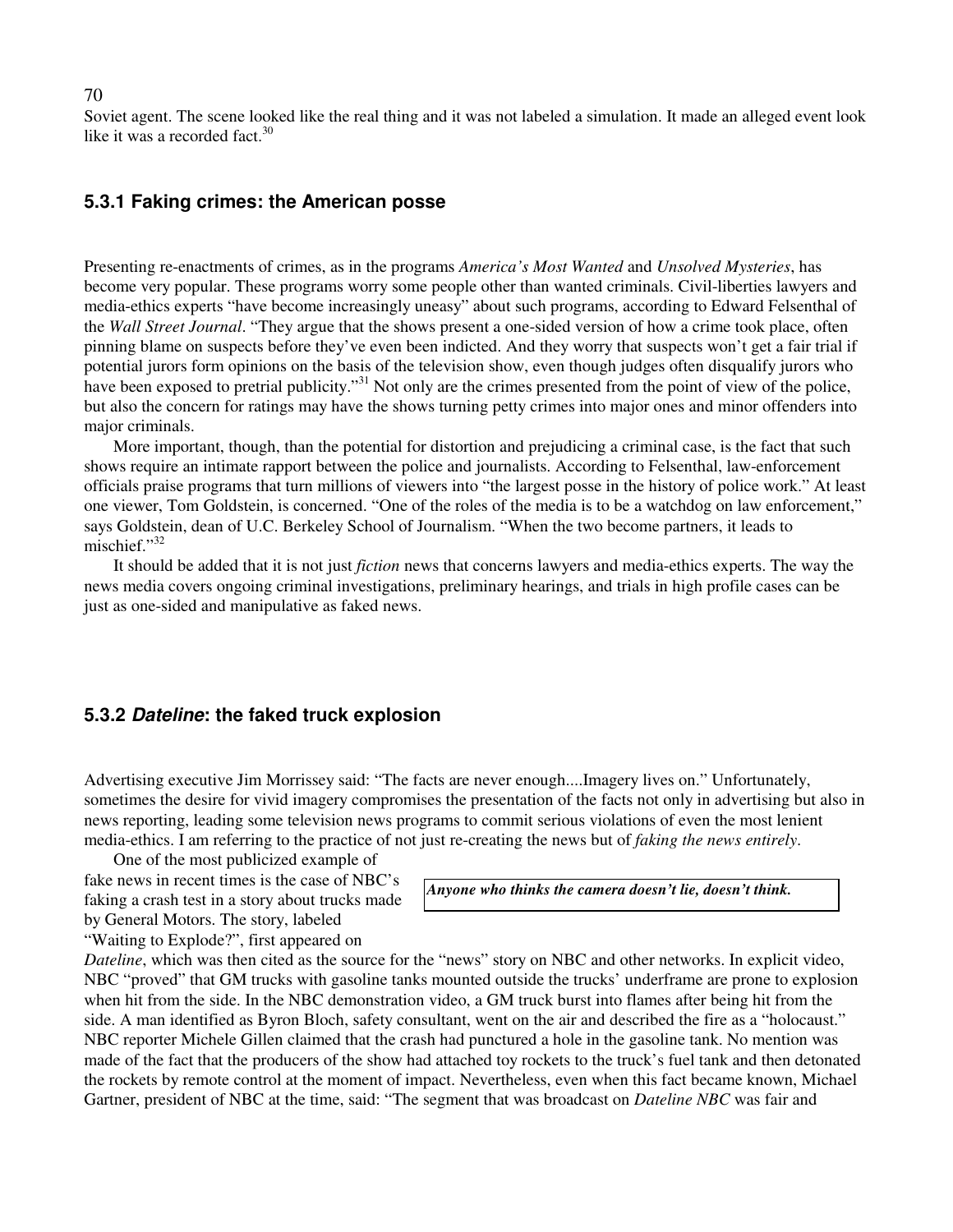accurate."<sup>33</sup> Harold Pearce, GM's executive vice-president and general counsel, did not think so. He called the NBC program "outrageous misrepresentation and conscious deception."

The truth about the fake news came about due to the investigative journalism of Pete W. Pesterre, editor of *Popular Hot Rodding* magazine, and GM itself. For reasons unrelated to the faking of the story, Pesterre had criticized the *Dateline* show in an editorial. A reader called him and told him of Fire Chief Glen R. Bailey Jr., who was at the scene and thought the test was rigged. GM hired its own investigators who asked NBC to let them look at the trucks used in the tests. NBC refused. The investigators checked 22 junkyards before they found the trucks, but the fuel tanks were missing. Bruce Enz, who calls himself a "news gatherer," was president of the consulting firm hired by NBC to do the crash tests. He had given the tanks to a neighbor. GM got the tanks but Mr. Enz would not answer any questions about the faked test, claiming he had First Amendment protection from interrogation.<sup>34</sup>

So, with little or no help from NBC, GM discovered that the fire that was described as a "holocaust" was a small, 15-second flame; that a non-standard gas cap was used and it blew off at impact, releasing gasoline that caught fire; and that X-rays showed no puncture in the gas tank. It cost General Motors nearly \$2 million to investigate a piece of faked news. Who knows what it cost NBC to fake the story.

The question that must be asked is: Was this just a lapse of judgment of one TV news network or was it symptomatic of more widespread dishonesty, or at least incompetence, in the media?

Expert opinions are divided on this issue.

#### **5.4 Experts on the news**

My father-in-law's favorite television program was the McNeil/Lehrer Report (now the "NewsHour with Jim Lehrer"), a public television program that focuses on one or two issues in more depth than the evening news. The common format is to interview experts and major players. One thing my father-in-law did not like about the program, though, was that he thought they kept interviewing the same people. He was right. This is a problem with all major news organizations. They keep interviewing the same experts.

Stephen Hess is one of those experts the media keep interviewing. He is a senior fellow at the Brookings Institution, a Washington, D.C., "think tank" that specializes in research into economic, governmental, and international problems. In an article he wrote for the Washington Post, Hess claimed he got 301 calls the previous year from TV journalists. "Basically, this is what happens," writes Hess. "A producer calls to check me out asking enough questions to know whether I am likely to say what they are after. If I do not respond appropriately, they say they will get back to me. Which means they won't. This is a big city and someone else is sure to have the magic words they are looking for." Hess admits that the producers never tell him what to say. "If they choose to interview me on camera, someone shows up and asks a question in as many permutations as it takes to get the answer that is the chip that I'm supposed to represent in the mosaic that is their 'package'." In short, Hess believes experts like him are used not to test hypotheses or get information, but to find facts or quotes that fit a preconceived hypothesis. This, Hess notes, is dishonest. "TV news is increasingly dishonest in that increasingly its stories are [a] gathering of quotes or other material to fit a hypothesis....Reporters tend to interview only those who fit a preconceived notion of what the story will be, and a story's hypothesis becomes self-fulfilling." It is interesting to note that Hess does not feel that print journalists shop for quotes the way TV journalists do. Hess bases his opinion on the 789 calls from print reporters that he received in the previous year.

Thus, when evaluating the claims of experts used in TV sound bites, we have to consider the possibility that the expert is being used to bolster the viewpoint of the TV journalist or news producer. What the expert says may well be true or reasonable, but what other equally qualified and reasonable experts would say, if they were given the opportunity, might contradict the "news" we have been given.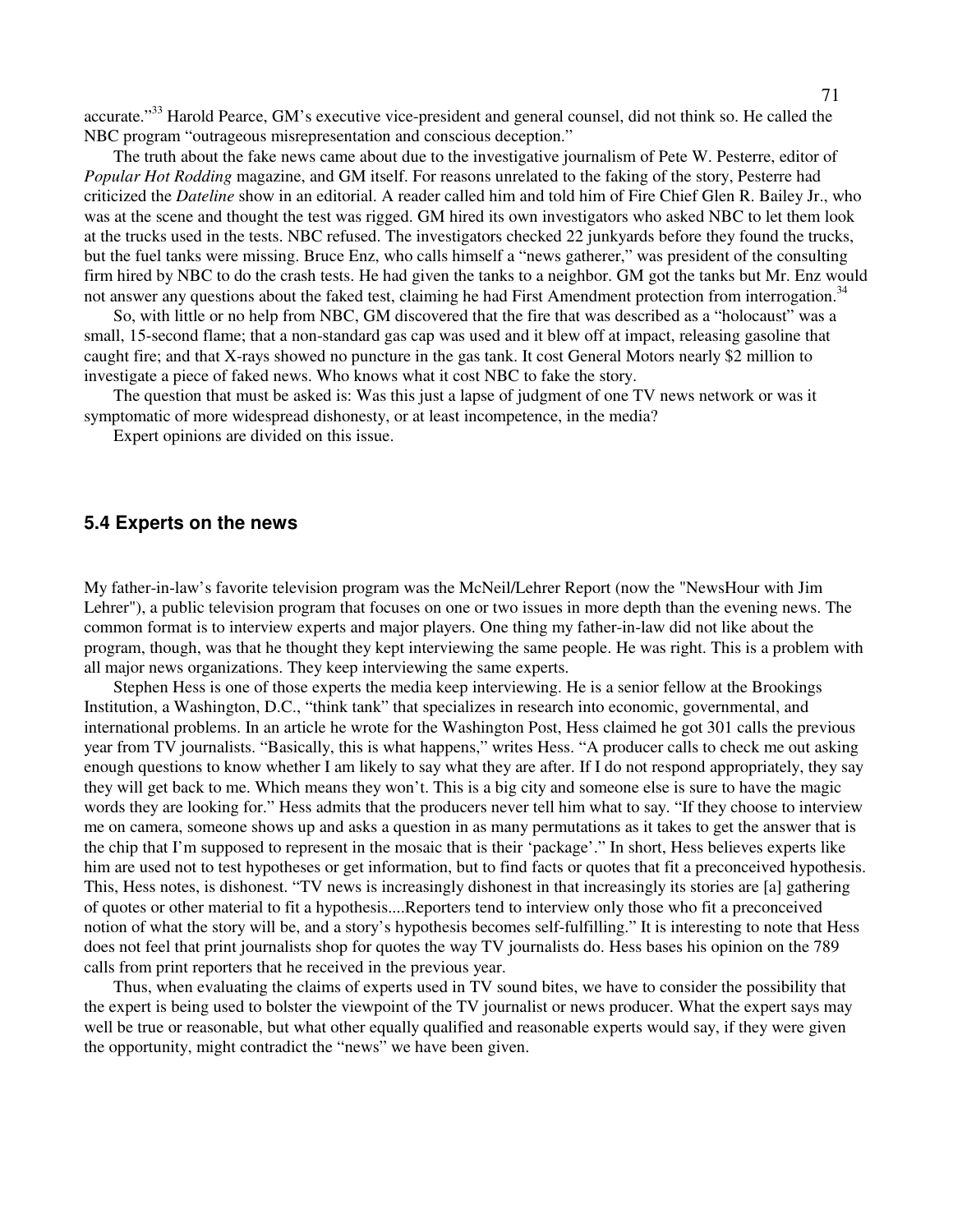### 72 **6. Liberal bias in the media**

One common complaint about the media is that they have a liberal bias. This complaint frequently comes from anti-liberal members of the media. Popular media figures like Rush Limbaugh, Bill O'Reilly, Ann Coulter, George Will, or Sean Hannity try to promote themselves as antidotes to this liberal bias. Former TV journalist Bernard Goldberg wrote a book of anecdotes about the liberal bias of the media (2003: Perrenial), but it was countered by another journalist, Eric Alternam, who claims that conservative journalists, politicians and talk show hosts are wrong about liberal bias. Alternam argues that the perception of bias has intimidated many media outlets into presenting more conservative opinions to counterbalance a bias that does not exist (2003: Basic Books).

Is there a liberal or conservative bias in the media? It depends on your viewpoint. If you are liberal, you probably think the media slant news and information toward the conservative side. If you are conservative, you probably agree with Goldberg. My view is that most criticism of the media for being either too liberal or too conservative is misguided. Most of us would like the media to be an advocate for our own viewpoint. Unmasked, most complaints about media bias are really laments over the lack of power to control what the media present and how they present it. For example, conservative Christians would like the media to portray gay marriage and abortion as sinful. Some critics would like the media to play down reports of U.S. soldiers torturing prisoners in Iraq. The President would like only the good news about the economy to be publicized. Atheists would like to see newspapers drop their sections on religious issues.

The fact is that if anyone controls the bias of the media it is the *owners* and their CEOs, not the managers, reporters, and editors. Owners and CEOs tend to be more conservative than liberal.

It may be true that the majority of journalists are more liberal than conservative. However, it does not follow from that fact, if it is a fact, that journalism has a liberal bias. It is not justifiable to assume that a liberal (or conservative) journalist can't be fair when doing a story on an issue unless it fits with his or her own biases.

Some critics think the concern over liberal bias is a diversion from other serious problems with the media. They think the media promote superstition and pseudoscience when they produce positive stories about such things as graphology, alleged psychics, the polygraph, or astrology. Rather than encourage people to think more critically, the media too often encourage lazy thinking—locking onto paranormal or supernatural explanations for events rather than stimulating viewers, listeners, or readers to investigate natural and scientific explanations. Some take the media to task for their use of fear to attract audiences (Glassner: 2000) and their devotion to superficial issues like the private lives of politicians and other famous people. Real news—the stories about the kinds of things that have real impact on many people's lives—are neglected for scare stories and celebrity anecdotes (Radford: 2003). Scare stories are especially popular on local TV news programs: *How household items like toothpicks and staples* are shaving off years of your life! Tune in tonight to find out what you can do about it and lose weight in the *bargain!*

In the fall of 1995, Rocky Mountain Media Watch analyzed tapes of local evening news programs of 100 television stations in 35 states that aired the same day. Thirty percent of the news was devoted to crime. Coverage of government came in a distant second at 11 percent and environmental stories accounted for 2 percent of the stories covered that day. Poverty received 1.8 percent of air time. Unions and labor got 1.6 percent and civil rights got 0.9 percent. Other news of the day included a Miss Bald USA contest, a beauty contest for cows, a bourbontasting contest, and a story about a kangaroo who fell into a swimming pool in Australia. The motto of local TV news seems to be *if it bleeds, it leads*. "Stories about crime, disaster and war averaged 42 percent of the news on all 100 stations."

There does seem to be a bias here, but it does not seem to be either liberal or conservative. In 1990, the *Columbia Journalism Review* published an article by John McManus, who spent 50 days inside TV newsrooms in several metropolitan areas. According to McManus, "Overall, 18 of the 32 stories analyzed—56 percent—were inaccurate or misleading." There was a pattern, too. "There is an economic logic to these distortions and inaccuracies. All but one...were likely to increase the story's appeal, help cut down the cost of reporting or oversimplify a story so it could be told in two minutes." The bias is toward cutting costs while increasing ratings.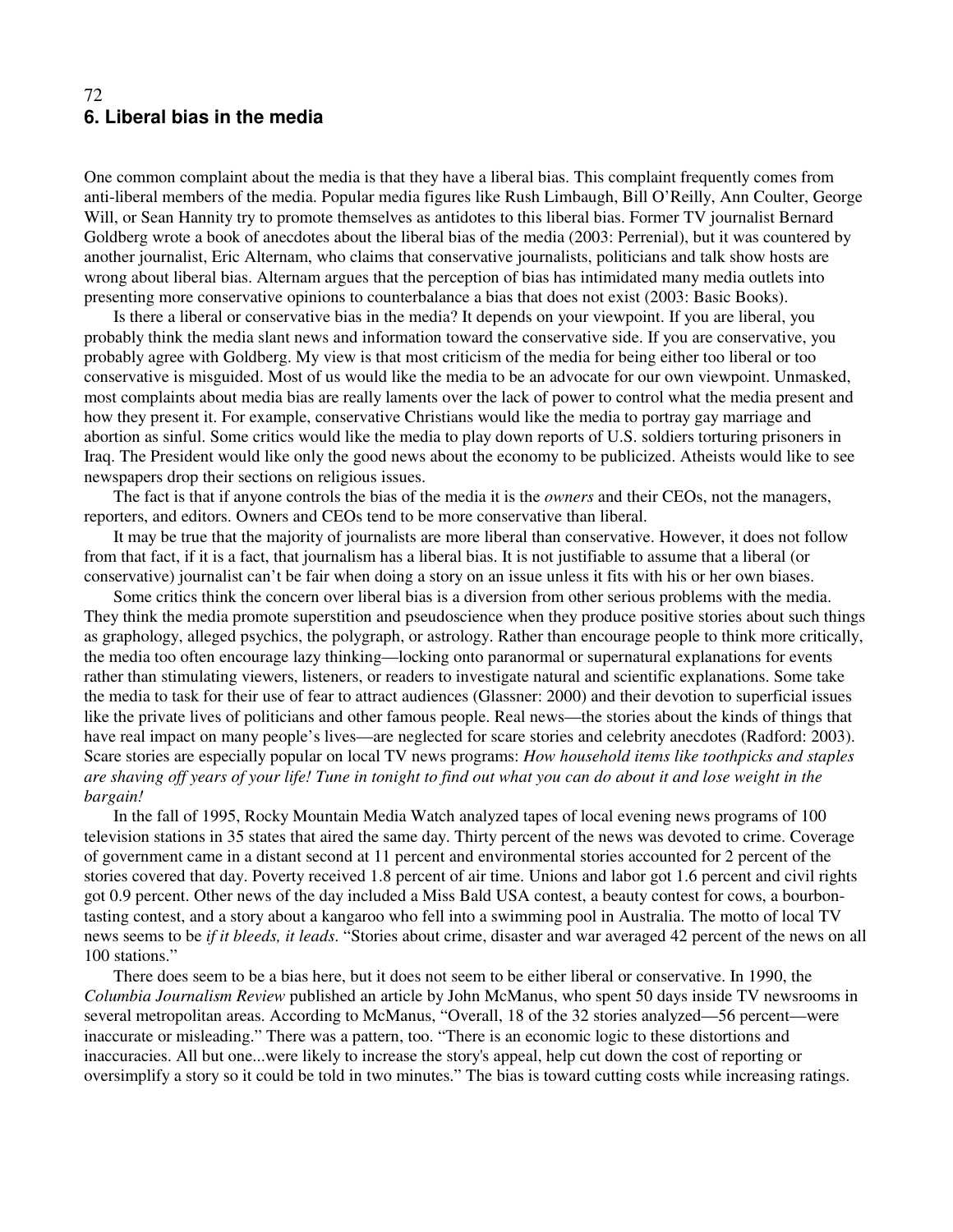### **7. The Internet and the World Wide Web (WWW)**

The Internet is more a *conduit* of sources than a source itself. Millions of people use the Internet to post facts and opinions. One site links you to many other sites. The accuracy and reliability of the data vary from site to site, just as they do with information in newspapers, magazines, and books. The same critical thinking skills needed to evaluate information from traditional print, audio, and video sources are needed when researching on the Internet. However, a few unique qualities of the Internet require special consideration. (While there are other parts of the Internet, the comments below are intended to apply only to that part of the Internet known as the World Wide Web. Claims made in chat groups or on Usenet sites should usually be considered anonymous hearsay.)

**It is often difficult to know the purpose of a World Wide Web site**. This often makes it difficult to evaluate the claims found there. Whether a site is an attempt at news, parody, satire, or fiction is not always immediately apparent. Before you can evaluate the claims on a site, you must first determine what the purpose of the site is. This is not typically a problem with printed materials. There is a similar problem at times with television programs, however. When you first tune into a program, it is often not immediately apparent whether the show is aimed at entertaining, educating, or selling a product. However, one can usually figure out the purpose of a television program by watching it for a few minutes or looking up a description in a television program guide. To determine the purpose of a website, you may have to go to a Main Page or Home Page from the site and use data provided there to determine its purpose. If you cannot determine the purpose of the site, then you should not rely on the claims made there.

**The author of a website is not always identified.** This makes it impossible to evaluate the author's credentials, background, track record, etc. If the author is anonymous to you, you cannot assume he or she is credible.

**There is often no screening process for a website.** Literally anyone can now be an internationally published author simply by having a website. There is no screening process, no credentials or degrees required, no training necessary. With many other forms of publication, one can depend somewhat on others to do a fair amount of screening, not for the *truth* of claims, but for competency and general reliability. Incompetent and unreliable authors do not usually succeed in getting published in the real world. Some do, of course, but editors and referees at journals, newspapers, magazines, and publishing houses do a great deal of screening. Nevertheless, one cannot assume that just because something is printed in a reputable newspaper or in a book by a reputable publishing house that it is true. One still has to use one's critical reading and thinking skills to ferret out what is reasonable to believe from what is likely to be speculation or false. One still has to be able to tell the difference between statements of fact and statements of opinion. One still has to learn as much as possible about a source and rely on what is known about a source to determine who is reliable and who is not.

There is no policing on the Internet, either. Thus, anyone can say he or she is a Ph.D. or a rocket scientist or works for a secret government organization. It is often impossible to verify such credentials. If a person claims he or she is affiliated with an educational institution, one can usually verify that since most such institutions have their own websites (which will have *.edu* in their URLs, i.e., uniform resource locators, or addresses) and they often publish lists of their faculties. If not, one can usually contact the universities to verify the claims made. A URL ending in *.gov* is a government site and is probably well monitored.

**The currency of data is often difficult to establish for a website.** Many websites do not provide a date when the data was posted nor do they have copyright notices. With newspapers, magazines, and books, one usually can figure out quickly whether information is outdated. This is not always possible with a website.

**Disinformation is often difficult to correct because of the high transmission speed of information on the** Internet and because of the number of people who will repeat false or questionable claims as if they were **authoritative.** One problem the Internet poses is that the same story can get repeated by a thousand different people in a dozen countries and yet the basic claims of all these documents might issue from a single source deliberately planting false information or speculating about a favorite paranoid fear. Rumors spread in any medium, but on the Internet they can spread around the world almost instantly. When newspapers and television people are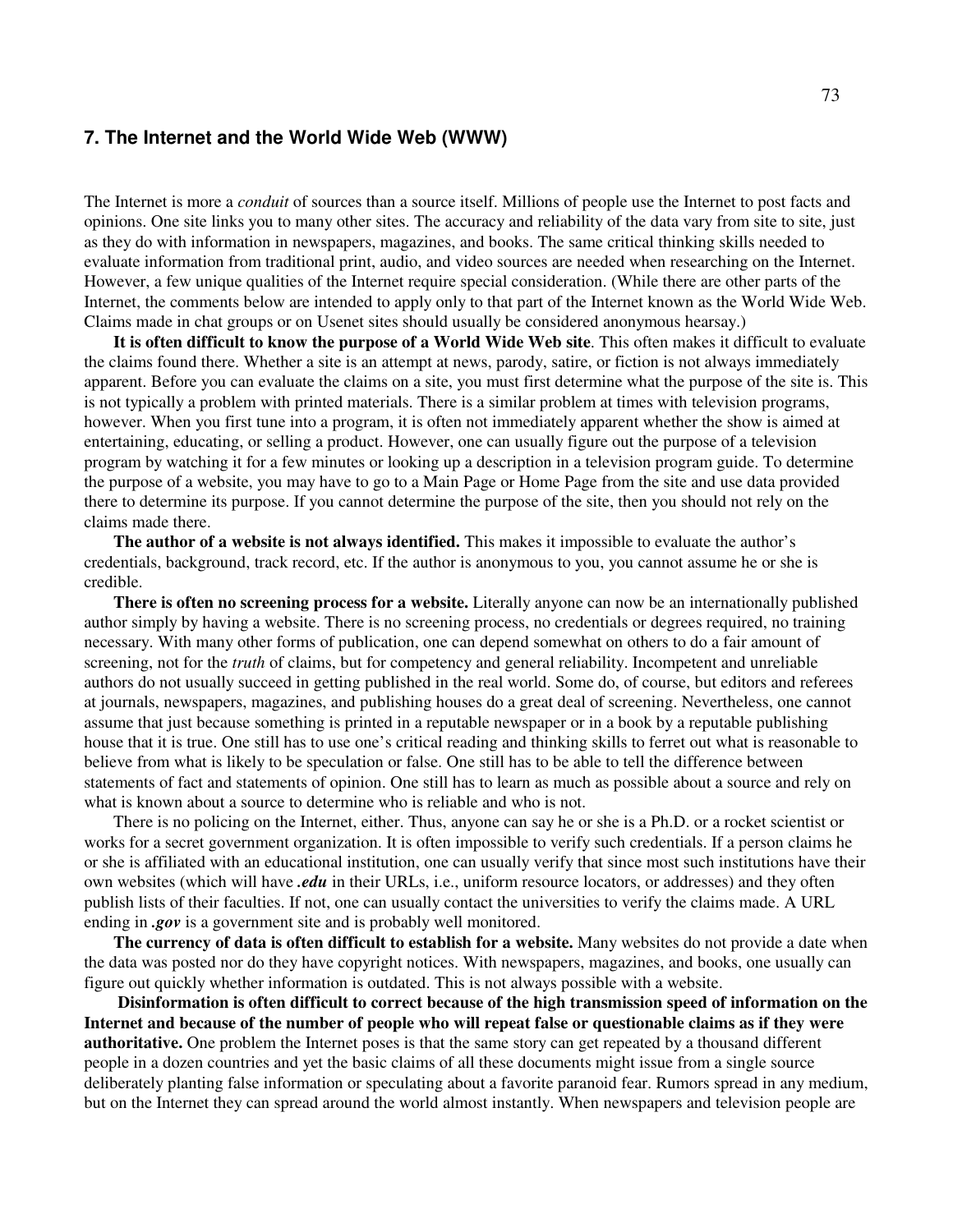used as conduits of disinformation, they can try to make amends by retracting or correcting false stories. There is no such thing as retraction or correction by the Internet.

**Publication on the Internet is ephemeral.** It is common to find that an Internet site you once visited no longer exists. This makes it difficult or impossible to reference websites the way one can reference a book, magazine, or television program. The book may go out of print, but it will always have a publication or copyright date. With the Internet, material you cite today may be gone tomorrow, or it may have "moved" (i.e., have a new "address" or URL).

Despite the above caveats, the Internet can be an excellent source of reliable information provided by credible sources. Many sources do identify their authors and provide enough information for one to determine their credibility. Many sources are recognizable as generally reliable; for, they are the same sources one finds off the Internet: *The New York Times, CNN*, *The Smithsonian*, *Nova, Scientific American*, *Encyclopedia Britannica*, etc., as well as authors who are known to you from their print publications.

**Note: any messages in unsolicited e-mail should be regarded as suspect. If in doubt, consult** *snopes.com***, the Urban Legends Reference Pages of Barbara and David Mikkelson, who make a living tracking down rumors and questionable claims.**

### **Exercise 3-2**

Compare the treatment of the same news story by two or three daily metropolitan newspapers. Examine the articles for similarities and differences in sources, language, slant or bias, positioning (where is the article located?), headlines, **etc. Do the same for two or three newsmagazines (e.g.,** *Newsweek***,** *The Nation,* **and** *National Review***).**

#### **Chapter Three Self-test: true or false?** (Check your answers in Answers to Selected Exercises.)

1. Whenever possible one should use one's own knowledge, general and specific, to determine whether to believe a claim.

2. Greed or revenge will sometimes motivate a person to say things that are not true.

3. When evaluating the credibility of a source it is not important to consider the source's motives.

4. Checkbook journalism is the practice of paying people for interviews.

5. We should be especially skeptical of the testimony of anyone who has much to gain by lying and who is the sole source of information.

6. If a claim is made by an eyewitness, you should consider not only the integrity of the source but also the environmental, physical, emotional, and intellectual factors that might affect observation.

7. The fact that a witness is confident and unhesitating in identifying someone or in describing something from memory indicates that the testimony is probably accurate.

8. In choosing to believe one of two conflicting testimonies, you are not implying that one of the witnesses is lying.

9. Some people are more attentive in their observations than others are.

10. Before one should accept a claim solely on the basis of expert testimony, one should determine that the expert is really qualified in the subject matter that he or she is testifying about.

11. If one is an expert in one field, one's testimony in other fields becomes more reliable than other non-experts in those other fields.

12. Some fields are so controversial that there is scarcely a claim in the field that isn't defended by one expert and rejected by another.

13. You should not expect to find more agreement among experts about fundamental matters in the sciences than among experts in either the social sciences or the humanities.

- 14. The great diversity of opinion in the humanities and social sciences reflects the lack of useful information and opinion to be found in those disciplines.
- 15. False or unsubstantiated claims can come to be accepted as true among experts in a field through *communal reinforcement* (the process of self-proclaimed or media-proclaimed experts reinforcing each other's opinions).
- 16. Those who have the authority of power also have the authority of knowledge or experience.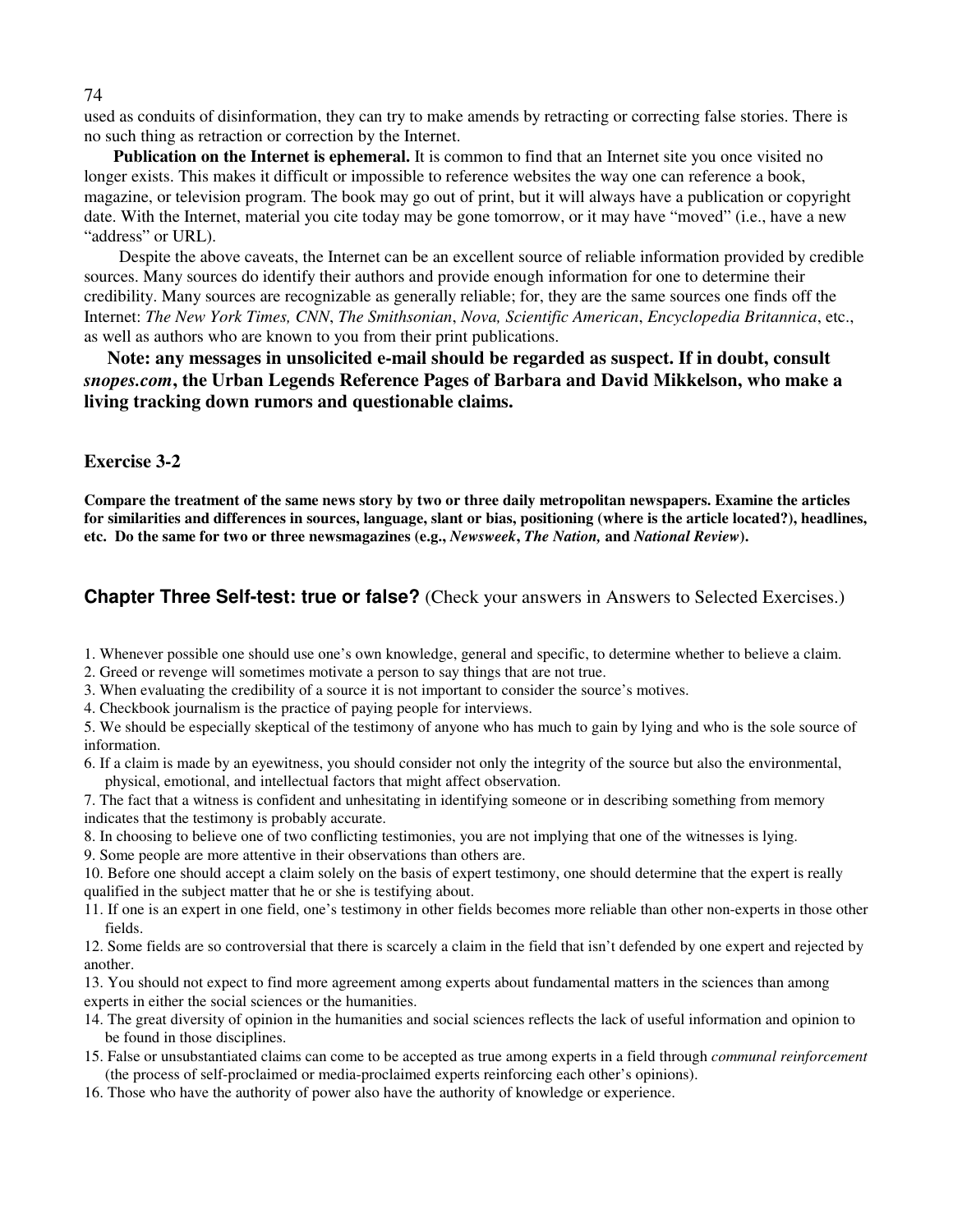17. Journalists have worldviews, political affiliations, loyalties, ambitions, hopes, religious beliefs, biases, and prejudices, and are subject to the same hindrances to critical thinking as the rest of us.

- 18. The worst part about journalism based upon information provided by interested parties is that only part of the story gets reported—at least initially—the part that favors the way of looking at things held by the source of the information.
- 19. Not only do mass media reports often serve the interests of those in power, they exaggerate the significance of much of what they report.
- 20. Our worldviews are molded by what we deem significant.
- 21. In general, the fact that experts are paid for their expertise is a good reason in itself to distrust them.
- 22. The *reputation* of a person is the best guide for deciding whether to trust an expert who gained his or her expertise from experience.
- 23. Experts can easily deceive us, since we usually lack the knowledge and experience necessary to judge their opinions.
- 24. According to Walter Lippmann and Charles Merz, the stories of journalists on important events are likely to be written to harmonize with generally accepted beliefs and prejudices.

25. According to Walter Lippmann and Charles Merz, most of us tend to accept or to reject news stories according to our prejudices.

- 26. Police officers, district attorneys, and newspersons do not mirror the society in which they live; they are not subject to the same prejudices and failures as the rest of us, and they are rarely led by their emotions instead of their brains.
- 27. "Managing the news" was coined by James Reston of the *New York Times* to describe the government's policy of issuing false evidence, suppressing evidence, distorting evidence, or harassing unfriendly critics.
- 28. According to Morgan Strong, much of what Americans saw on news broadcasts leading up to the offensive against Iraqioccupied Kuwait was in large measure an example of managing the news by the public-relations firm of Hill and Knowlton.
- 29. According to David Lieberman, about 80 percent of the country's news directors say they use Video News Releases at least several times a month.
- 30. A Video News Release (VNR) is the video equivalent of printed propaganda provided by interested parties to newspapers and magazines.
- 31. There is careful screening by the International Truth Organization of all claims posted on the Internet.
- 32. An example of managing the news is the way President Clinton used local television stations to bring his agenda to the American people on issues such as health care, the U.S. role in Somalia, and tax reform.
- 33. Special interest groups rarely attempt to manage the news but when they try, they are never successful.
- 34. The ability to manipulate TV news with VNRs is enhanced because the value of video footage can be completely independent of its news value.
- 35. Experts are often used by the mass media not to test hypotheses or get information, but to find facts or quotes that fit a preconceived hypothesis.
- 36. Besides being oversimplified, the information in the mass media is likely to be incomplete and one-sided.
- 37. A journalist can easily slant or slip in judgments on events by quoting people who express the opinion the journalist wishes to express.
- 38. The Internet can often be a source of reliable and credible information.
- 39. The news media are highly reliable sources of information about government and special interest blocs although the government and special interest groups themselves are managing information that might affect our opinion of them.
- 40. The way the news media cover ongoing criminal investigations, preliminary hearings and trials in high profile cases can be just as one-sided and manipulative as faked news.
- 41. Re-creations of events for television docudramas can be misleading and deceptive, making the viewer think an alleged event actually occurred.
- 42. Many civil-liberties lawyers and media-ethics experts believe that a docudrama of an alleged crime presents a one-sided version of how a crime took place, often pinning blame on suspects before they've even been indicted.
- 43. Mass media do not depend on advertising for any significant income.
- 44. The potential for distortion and prejudicing a criminal case exists when an intimate rapport exists between the police and journalists.
- 45. The members of the mass media can be diligent watchdogs on law enforcement when they become partners with law enforcement.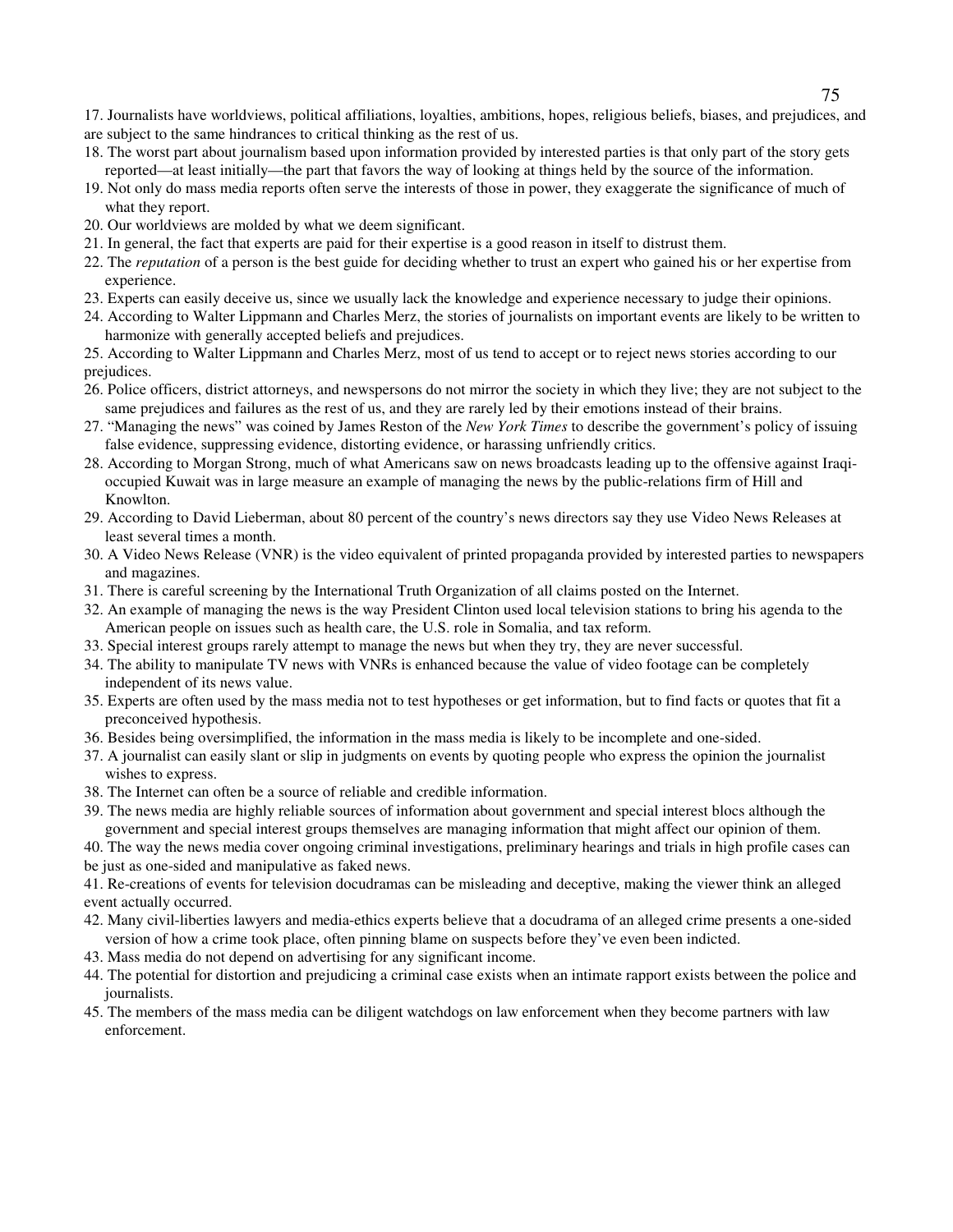# **Further Reading - Chapter Three**

Alterman, Eric. (2003) *What Liberal Media? The Truth About Bias and the News*. Basic Books.

Clarke, Edwin Leavitt. (1929) *The Art of Straight Thinking.* D. Appleton-Century Company.

Glassner, Barry. (2000) *The Culture of Fear: Why Americans Are Afraid of the Wrong Things*. Basic Books.

Goldberg, Bernard. (2003) *Bias: A CBS Insider Exposes How the Media Distort the News.* Perrenial.

Postman, Neil. (1986) *Amusing Ourselves to Death: Public Discourse in the Age of Show Business.* Viking Press.

Postman, Neil and Steve Powers. (1965) *How to Watch TV News.* Penguin Books.

Radford, Benjamin. (2003) *Media Mythmakers: How Journalists, Activists, and Advertisers Mislead Us*. Prometheus Books.

Windes, Russel R. and Arthur Hastings. (1965) *Argument and Advocacy*. Random House.

# **Notes - Chapter Three**

<sup>1</sup>Testimony here refers not only to testimony under oath in a court of law, but also to testimony given to reporters or others where no such oath is involved.

<sup>2</sup>Adolph Beck served seven years in prison after being mistakenly identified by twenty-two eyewitnesses. Seven eyewitnesses identified Bernard Pagano, a Catholic Priest, as having robbed them at gunpoint. Robert Clouser confessed to the crimes when it became apparent to him that the priest was going to be convicted. More recently, Randall Lynn Ayers spent eight years in prison for the rape, robbery and shooting of a 15-year-old girl. Randall was 17 when he was convicted in 1982. Eight years later Robert Minton, charged with slaying two Cincinnati women, confessed to the earlier crime. Minton offered details of the crime that convinced investigators he was telling the truth. When the victim of the 1981 attack looked at Ayers and Minton, who strongly resembles Ayers, she could not identify which was her assailant. *Sacramento Bee*, July 22, 1990. See Witness for the Defense: The Accused, the Eyewitness and the Expert Who Puts Memory on Trial by Elizabeth Loftus and Katherine Ketchum (St. Martin's Press 1992).

<sup>3</sup> We do admire some people who question authority. For example, if the challenger is attacking someone we disagree with. Criticism of one's own democratic government is often attacked as treasonous, but the same people admire critics in non-democratic countries who attack their government's policies.

<sup>4</sup>Ellen Bass, Laura Davis, Wendy Maltz, Beverly Holman, Beverly Engel, Mary Jane Williams and E. Sue Blume. See above, page 10.

<sup>5</sup>Carol Tavris, "Hysteria and the incest-survivor machine," *Sacramento Bee*, Forum section, January 17, 1993, p. 1. Tavris is the author of several works in psychology, including *The Mismeasure of Woman* (New York: Simon & Shuster, 1992). She is also the editor of *Every Woman's Emotional Well-being* (Garden city, N.Y.: Doubleday, 1986).

Here are a few of the unproved, unscientifically researched notions that are being bandied about by these child abuse experts: (1) If you doubt that you were abused as a child or think that it might be your imagination, this is a sign of "postincest syndrome" [Blume]. (2) If you can't remember any specific instances of being abused, but still have a feeling that something abusive happened to you, "it probably did" [Bass and Davis]. (3) When a person can't remember his or her childhood or has very fuzzy memories "incest must always be considered a possibility" [Maltz and Holman]. And, (4) "If you have any suspicion at all, if you have any memory, no matter how vague, it probably really happened. It is far more likely that you are blocking the memories, denying it happened" [Engel].

 $\overline{\phantom{0}}$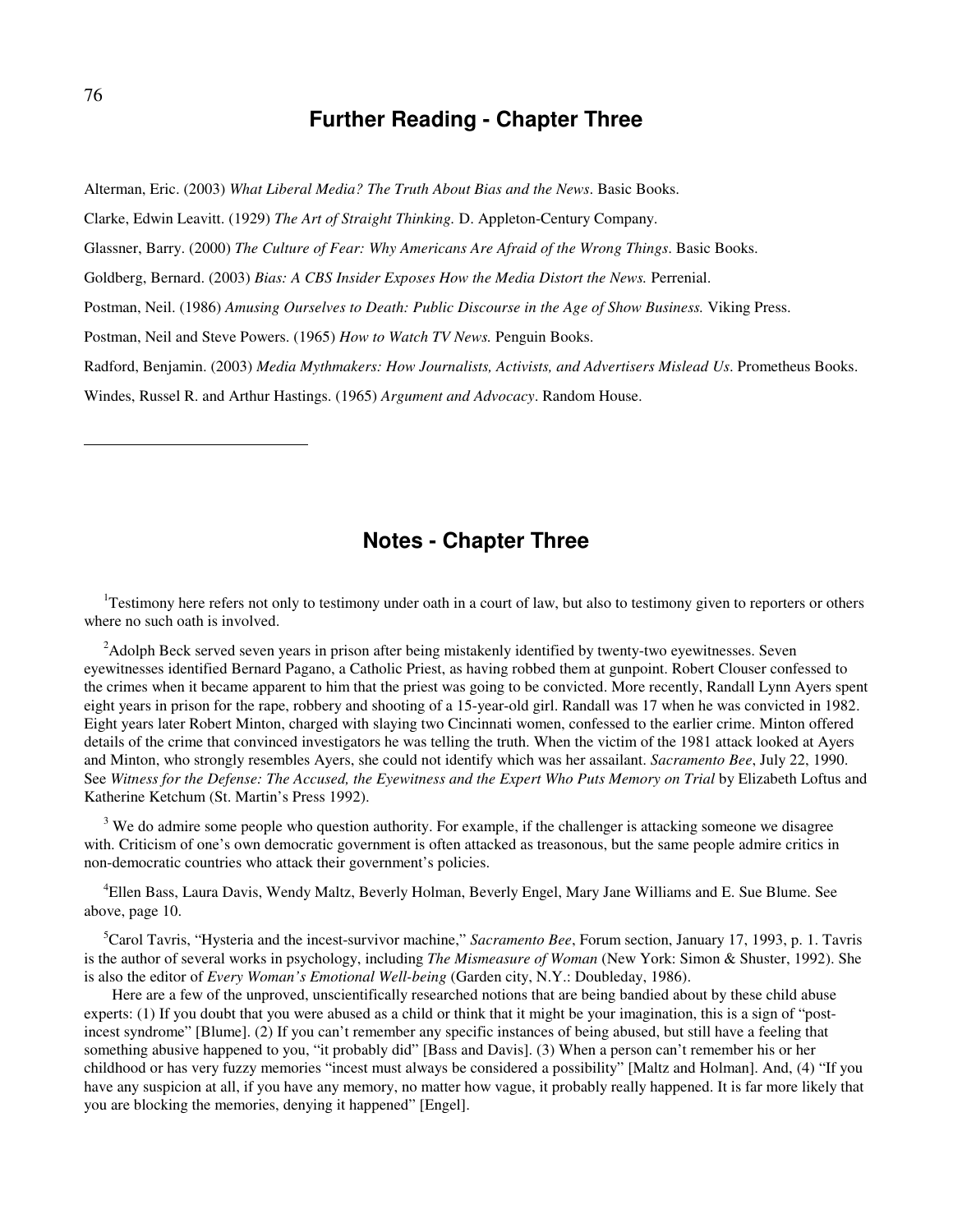$6$ Yet, it has happened. In a modern version of the Salem witch hunts, the McMartin pre-school case exemplifies the very worst in institutionalized justice in the hunt for child molesters. See Mary Ann Mason, "The McMartin case revisited: the conflict between social work and criminal justice," [on evaluating the credibility of children as witnesses in sexual abuse cases] *Social Work, v*. 36, no. 5 (Sept, 1991), pp. 391-396, and Marion Zenn Goldberg, "Child witnesses: lessons learned from the McMartin trials," *Trial*, v. 26, no. 10 (Oct, 1990), pp. 86-88. See also Richard Lacayo, "The longest mistrial; the McMartin Pre-School case ends at last," *Time* (August 6, 1990), p. 28; Frank McConnell, "The trials of television: the McMartin case," *Commonweal* (March 23, 1990), pp. 189-190; Douglas J. Besharov, "Protecting the innocent," *National Review* (Feb 19, 1990), pp. 44-46; Margaret Carlson, "Six years of trial by torture: children, defendants, jurors and judge were all abused in the wasteful McMartin case," *Time* (Jan 29, 1990), pp. 26-28; and "The child-abuse trial that left a national legacy," *U.S. News & World Report* (Jan 29, 1990), p. 8.

<sup>7</sup> Alvin A. Snyder, "Lies the government made me tell about KAL 007," *Sacramento Bee*, Forum 2, September 8, 1996.

8 "Reagan ties Bird to insurance bind," by Leo Rennert, *Sacramento Bee*, May 31, 1986, p. A22.

<sup>9</sup> Ben H. Bagdikian, "Journalism's sins of omission," *Sacramento Bee*, Jan 24, 1990 p. B5.

<sup>10</sup>*ibid*. Hume also notes that the media's handling of the S&L scandal was not much different from "our inability to unravel and explain the importance of the Iran-Contra abuses, [and] the Housing and Urban Development influence-buying schemes.

11 *ibid*.

<sup>12</sup> "How to Read the Chicago Tribune," *Harpers Magazine* (April, 1949). pp. 24-35.

<sup>13</sup> Here is just one example. Reporter Don Stanley once wrote an article for the *Sacramento Bee* that gave every appearance of being an eyewitness account of a talk given by Gloria Steinem at U.C. Davis. In fact, Stanley left the lecture hall before the talk began. He had an 11 p.m. deadline to meet and the talk was delayed until after 9 p.m. due to a bomb threat. Stanley didn't even know there was a bomb threat, though it was announced over the public address system. He claims he "asked the guy alongside me" what was announced on the P.A. and "he simply told me that the hall was going to be cleared and the talk started at 9 p.m." Steinem gave Stanley a personal interview and summarized for him what she was going to talk about. Unfortunately for him she changed her mind. Those who read his article and had been at the talk were very confused as he (1) made no mention of the bomb threat and (2) reported on a speech nobody heard. See the *Sacramento Bee*, Nov. 27, 1983, p. B1. Some high profile journalists caught faking it (besides those already mentioned in this chapter) should be noted: Janet Cooke (*Washington Post*), Steven Glass (*New Republic*), and Patricia Smith and Mike Barnicle (*Boston Globe*).

<sup>14</sup> "A Test of the News, *New Republic*, Supplement. Aug. 4, 1920 (Windes and Hastings, 276 ff.).

15 *The University of Chicago Press*, 1922. See Clarke, *op. cit.,* p. 284.

<sup>16</sup> "A Murderous Hoax," January 22, 1990, pp. 16 ff.

<sup>17</sup> "Race and Hype in a Divided City: the double standards of police and press," by Jonathan Alter and Mark Starr, *Newsweek*, January 21, 1990, p. 22.

18 *ibid.*

 $19$  After the war ended, ABC television reported (March 15, 1991) that it was true that 312 babies had died in a maternity hospital but they had not died because Iraqi soldiers killed them or stole their incubators. The babies died because the doctors and nurses abandoned the hospital. Dr. Mohammed Matar and his wife, Dr. Fayeza Youssef, who ran the hospital, said that the babies died because "no one stayed to care for them" after the invasion. Matar admitted that the reports on Iraqi atrocities about the babies were "for propaganda." See *Sacramento Bee*, "Iraqis didn't kill babies, ABC says," March 16, 1991, p. A-19.

20 "Portions of the GULF WAR were brought to you by...the folks at Hill and Knowlton," Morgan Strong, *TV Guide*, February 22, 1992, p. 11.

21 *ibid.*, p. 13.